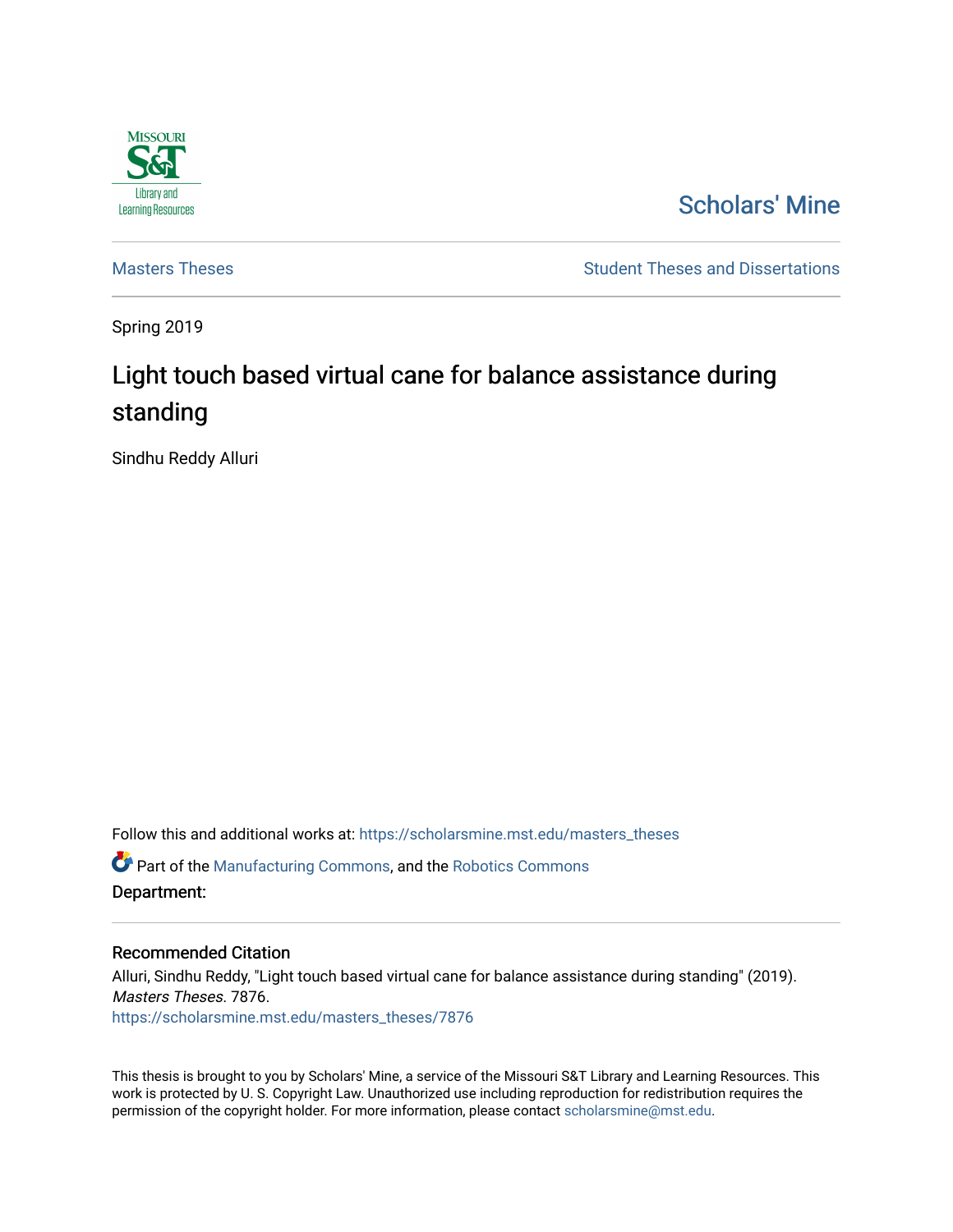# LIGHT TOUCH BASED VIRTUAL CANE FOR BALANCE ASSISTANCE

### DURING STANDING

by

### SINDHU REDDY ALLURI

### A THESIS

Presented to the Faculty of the Graduate School of the

## MISSOURI UNIVERSITY OF SCIENCE AND TECHNOLOGY

In Partial Fulfillment of the Requirements for the Degree

### MASTER OF SCIENCE IN MANUFACTURING ENGINEERING

2019

Approved by:

Yun Seong Song, Advisor

Frank Liou

Devin Burns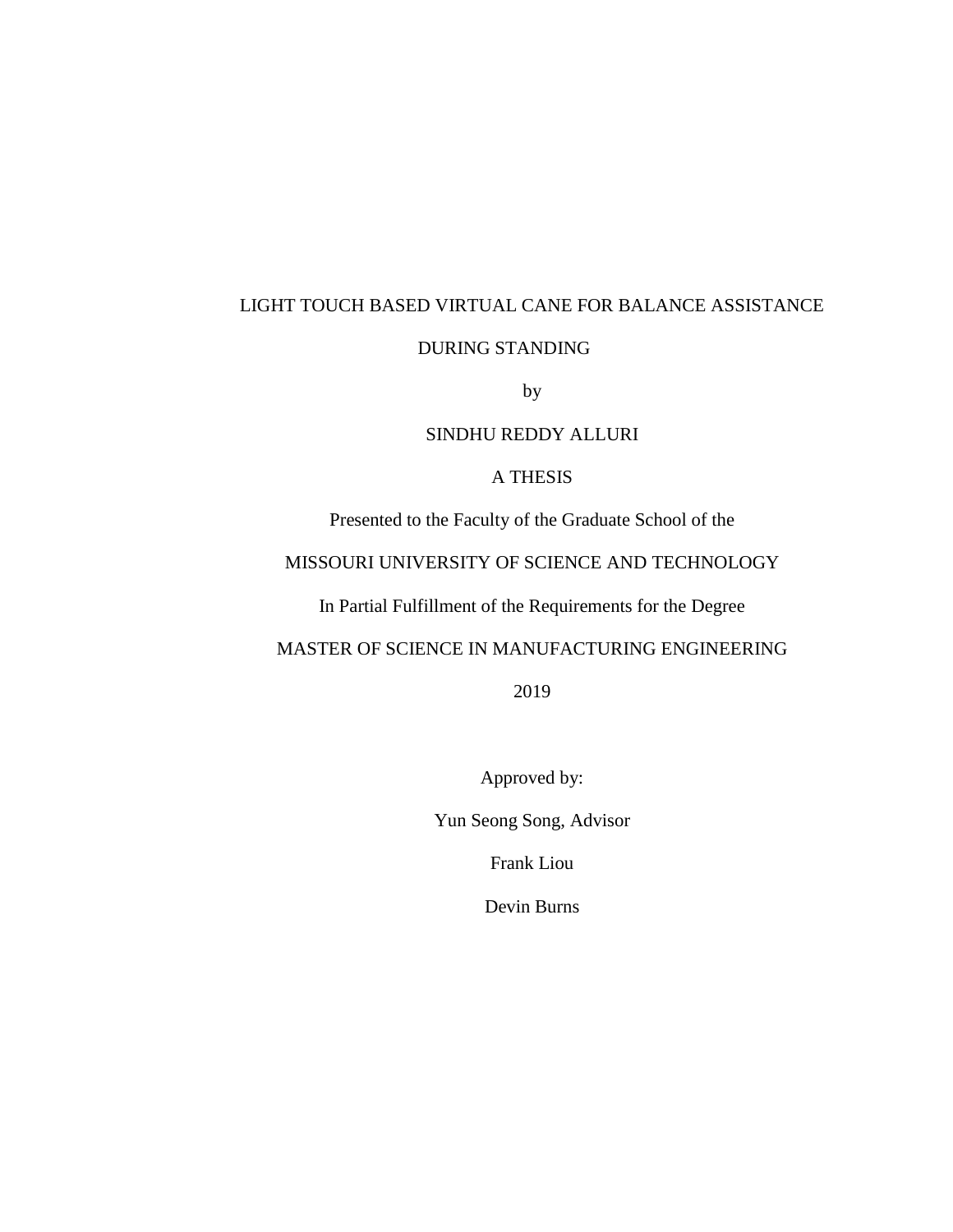© 2019

Sindhu Reddy Alluri

All Rights Reserved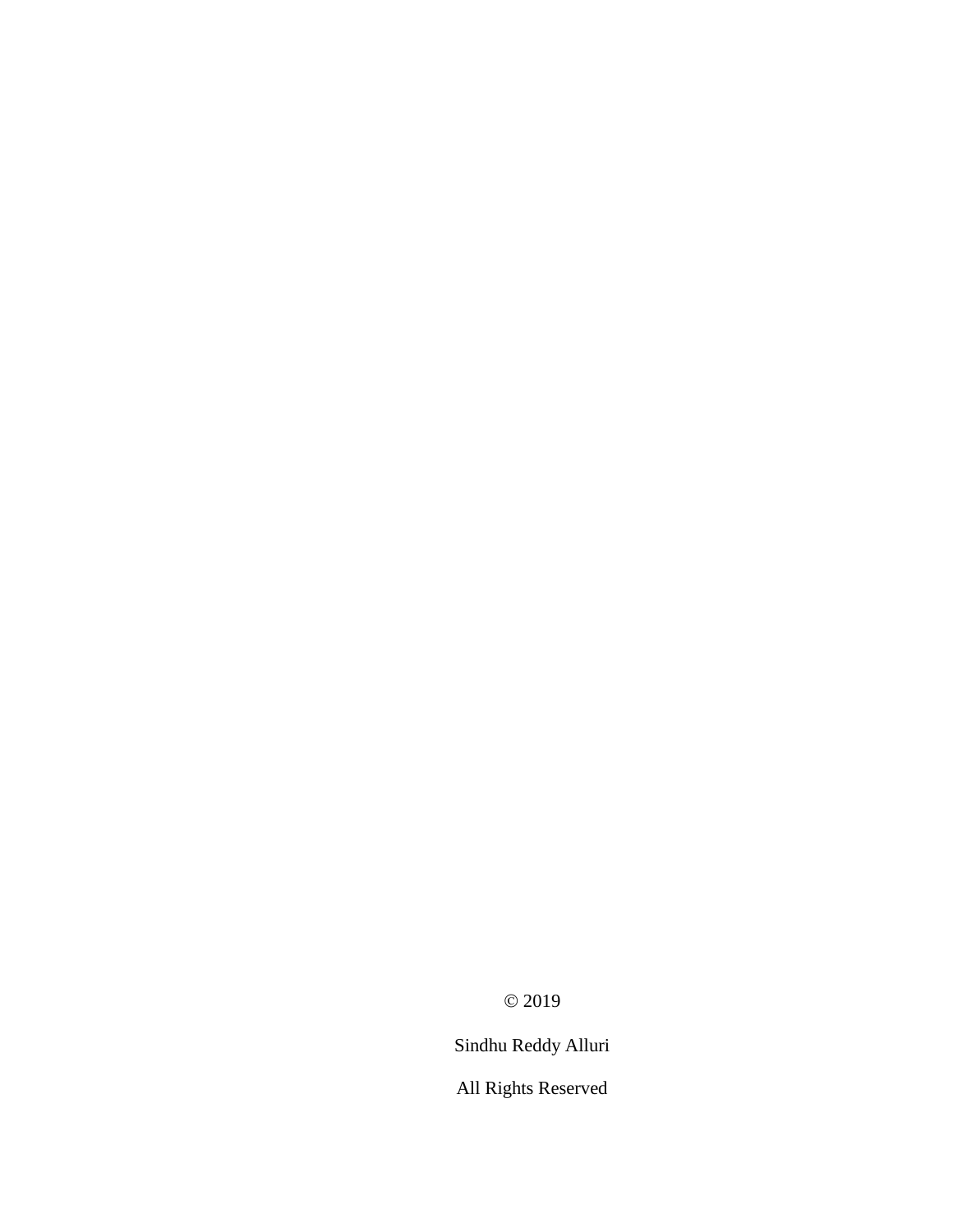#### **ABSTRACT**

Can additional information about one's body kinematics provided through hands improve human balance? Light-Touch (LT) through hands helps improve balance in a wide range of populations, both healthy and impaired. The force is too small to provide any meaningful mechanical assistance – rather, it is suggested that the additional sensory information through hands helps the body improve balance.

To investigate the potential for improving human balance through biofeedback through hands, we developed a Virtual Cane (VC) for balance assistance during standing. The VC mimics the physical cane's function of providing information about one's body in space. Balance experiments on 10 healthy young adults are conducted, where the evidence of improved standing balance with VC is collected and analyzed in terms of both, mediolateral & anterior-posterior accelerations of the trunk. The results showed that VC improved balance in both  $X \& Y$  directions as compared to no cane and in some cases, balance improvement was almost as good as physical cane condition. This shows that standing balance can be improved by even a simple binary information on one's hand position with respect to the ground.

This work furthers the concept of biofeedback from using virtual devices for balance assistance - using virtual LT through hands. Specifically, this work investigates a novel case where information that otherwise cannot be provided by any of the sensory organs (i.e., accurate distance from one's hand to an external object), improves human standing balance. This research will propagate and give a boost to inspect and analyze similar or supplementary improvement effects during walking.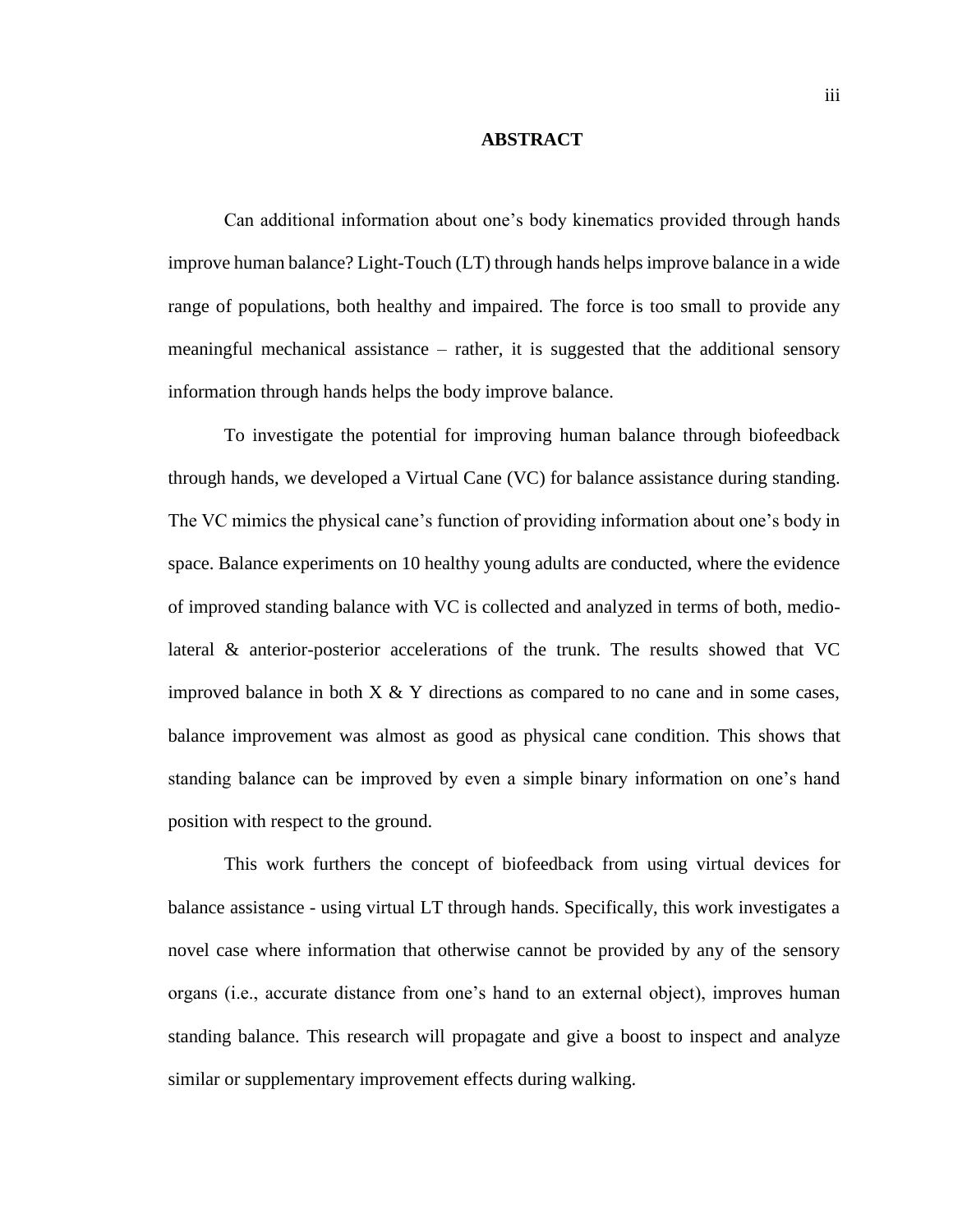#### **ACKNOWLEDGEMENTS**

First, and most of all, I would like to gratefully acknowledge my advisor, Dr. Yun Seong Song, for his persistent counsel and support. I'm extremely thankful for his belief in me and his thoughtful encouragement and careful supervision. I really appreciate the assistantship rendered by him and shall always be indebted. I never would've seen myself presenting in International conferences and I only have him to thank for such great opportunities and exposure. Many thanks to Dr. Frank Liou and Dr. Devin Burns, for graciously agreeing to be in my committee and providing me with their valuable time and insights, which proved to be truly thought provoking. I would also, like to extend my thanks to Vincent Marco and Darian Emmett, for their collaboration with prototype development and coding. Finally, yet importantly, I would like to smile on Anirudh Saini, my boon companion, and my beloved family, for helping me in every step of my research journey.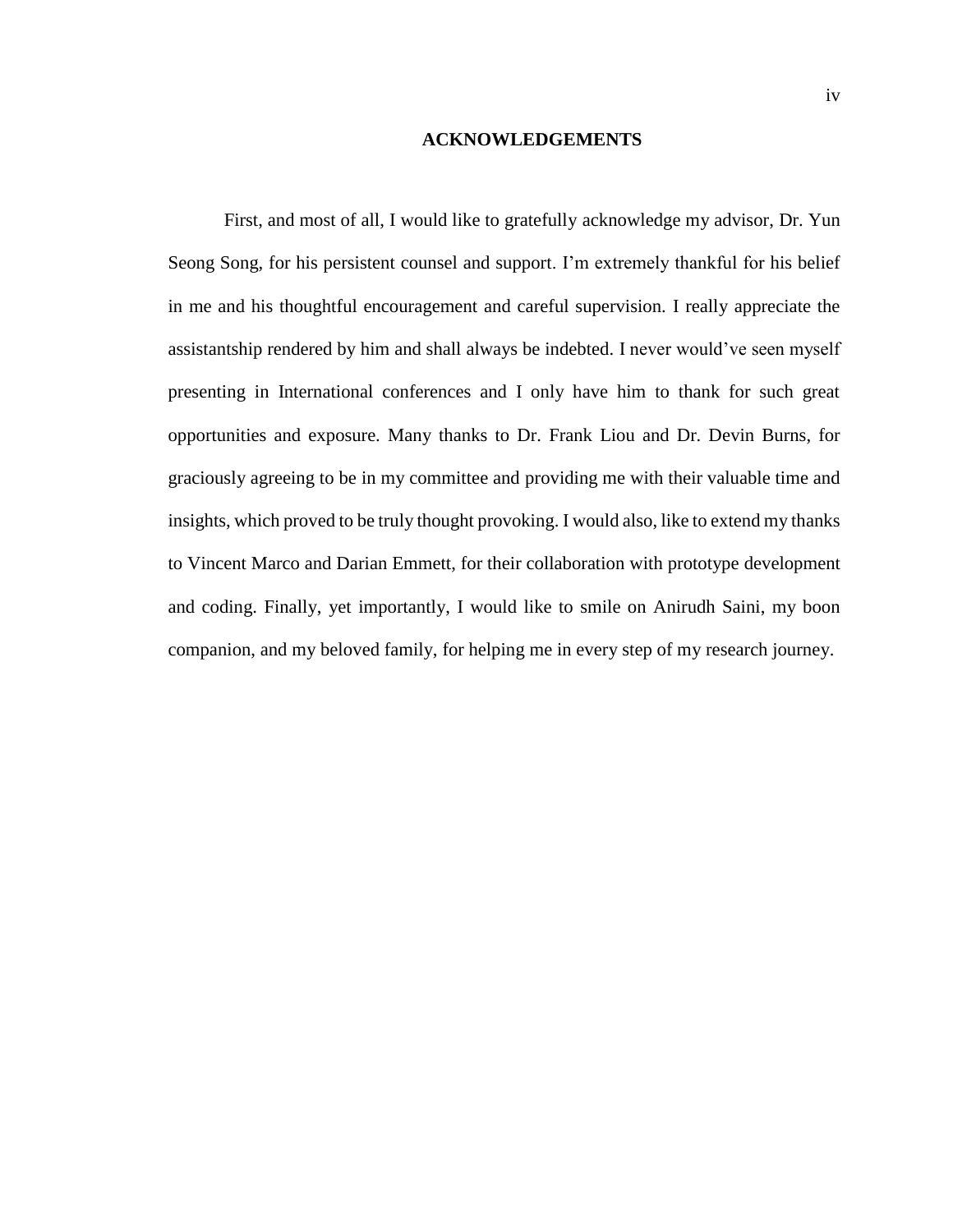## **TABLE OF CONTENTS**

| Page              |  |
|-------------------|--|
|                   |  |
|                   |  |
|                   |  |
|                   |  |
| <b>SECTION</b>    |  |
|                   |  |
|                   |  |
|                   |  |
|                   |  |
|                   |  |
|                   |  |
|                   |  |
|                   |  |
|                   |  |
| <b>APPENDICES</b> |  |
|                   |  |
|                   |  |
|                   |  |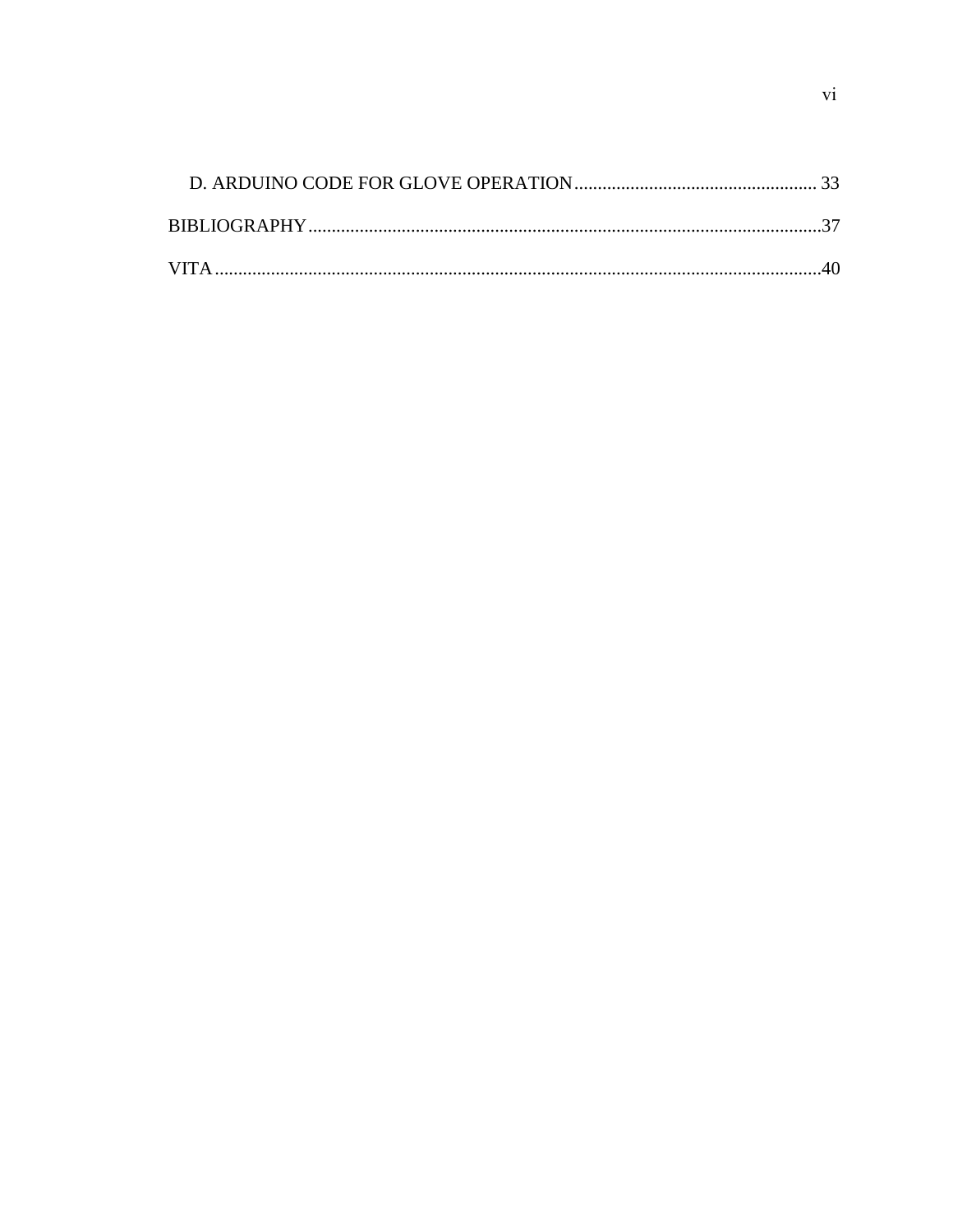# **LIST OF ILLUSTRATIONS**

| Figure                                                                                                                                                   | Page |
|----------------------------------------------------------------------------------------------------------------------------------------------------------|------|
| 2.1. Folded and unfolded physical cane with an Arduino Uno at the handle and an                                                                          |      |
| 2.2. Outer side of the glove with bend sensors on thumb, middle and little fingers.                                                                      |      |
| 2.3. Subject standing on the force plate in tandem stance, with eyes closed,<br>right foot in front of the left in three control conditions. a) No Cane, |      |
| 3.1. Standard Deviation of CoP of all subjects in X direction under three<br>control conditions – No Cane (NC), Virtual Cane (VC) and Physical           |      |
| 3.2. Standard Deviation of CoP of all subjects in Y direction under three<br>control conditions – No Cane (NC), Virtual Cane (VC) and Physical           |      |
| 3.3. Standard Deviation of vCoP of all subjects in X direction under three<br>control conditions – No Cane (NC), Virtual Cane (VC) and Physical          |      |
| 3.4. Standard Deviation of vCoP of all subjects in Y direction under three<br>control conditions – No Cane (NC), Virtual Cane (VC) and Physical          |      |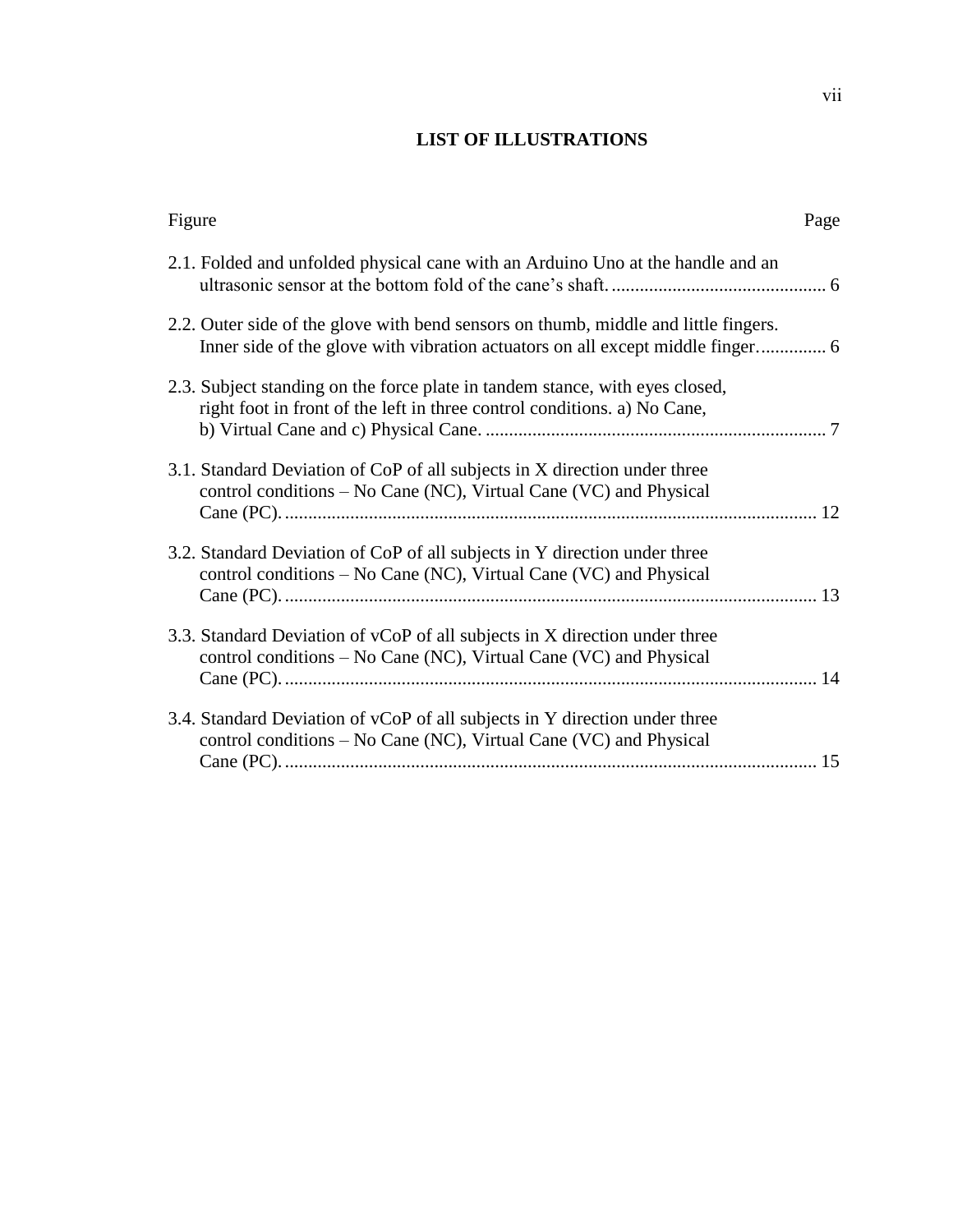# **LIST OF TABLES**

| Table | Page |
|-------|------|
|       |      |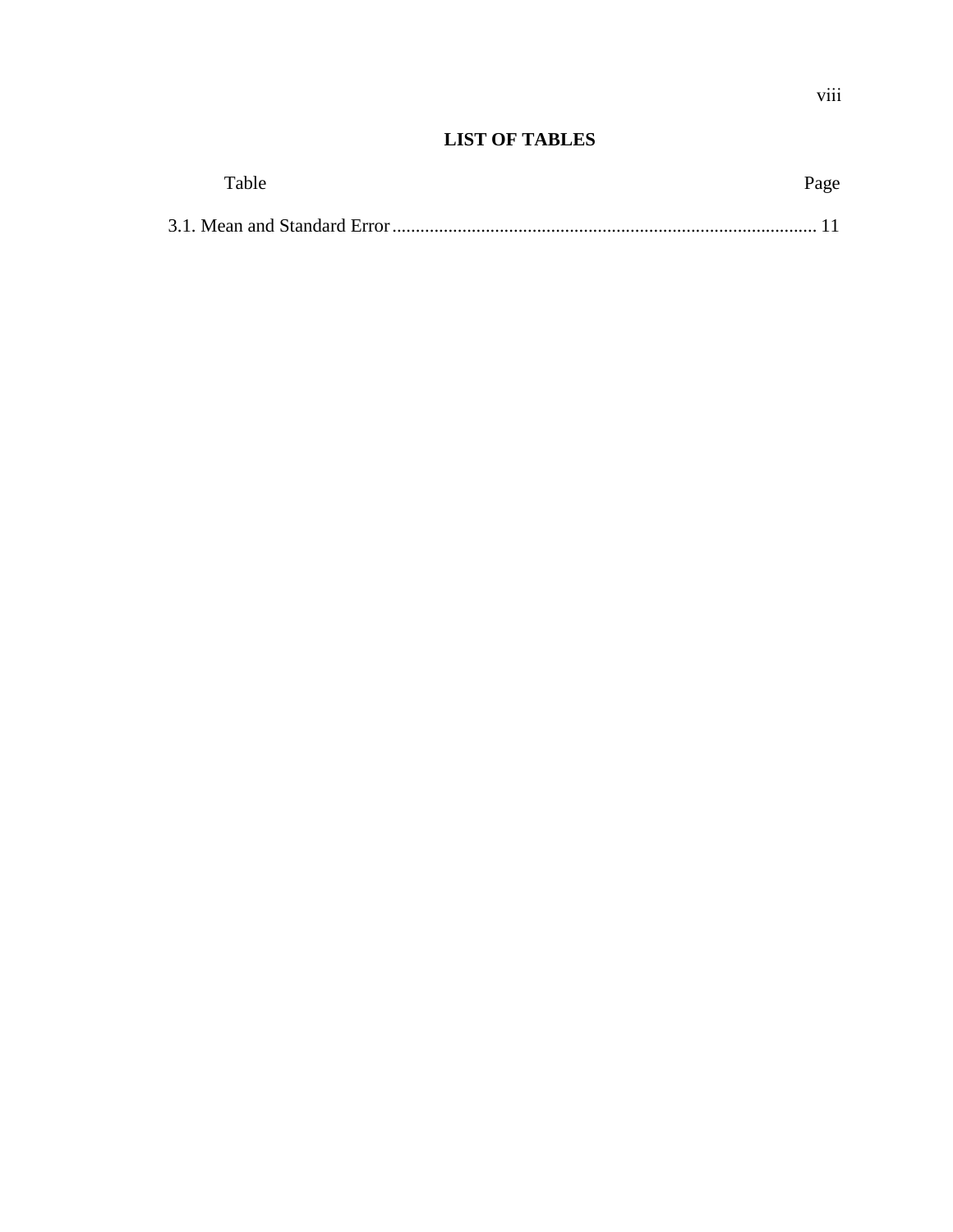#### **1. INTRODUCTION**

Falls are the second leading cause of accidental or unintentional injury deaths worldwide, where each year an estimated 646,000 individuals die from falls globally according to World Health Organization (WHO) [1]. A better balance during walking can mitigate falls, which occur mostly during locomotion [2 - 4], and are one of the major causes of life-threatening injuries in older adults [5, 6]. Assistive devices such as canes (standard, offset, quadripod); crutches (axillary, forearm, platform), or walkers (standard, front-wheeled, four-wheeled) can help improve balance during standing, especially for populations who require high-force physical assistance.

However, for people who are still physically capable yet suffer slightly reduced balance, there are notable drawbacks in using these devices for everyday use. For example, these devices occupy the hand(s) of the user, thereby reducing the dexterity of their arms and are often bothersome to carry around. In addition, these devices may induce social stigma by openly presenting the disability of the user. Also, reduced usage of weak yet functional muscles due to canes or walkers may prevent recovery and accelerate dependence on these assistive devices.

Light interaction forces may help improve balance while allowing the user to use their functional muscles. In biomechanics, the ability of Light Touch (LT) to drastically improve human balance has received wide attention. Unlike using physical assistances, it was first shown by Jeka in 1994 [7] that, light contact of the fingertip on a rigid surface was enough to drastically reduce the Center-of-Pressure (CoP) sway of healthy individuals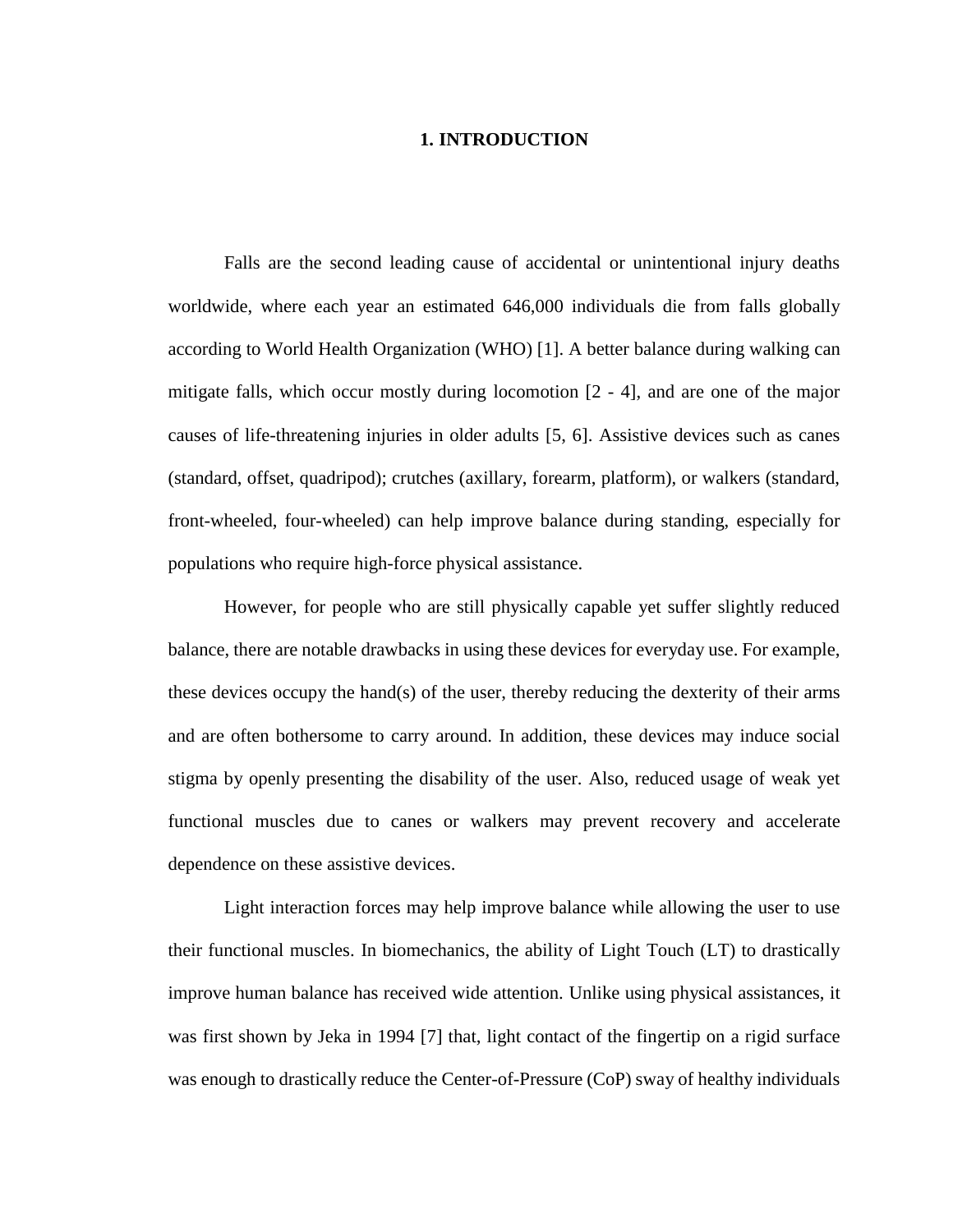during quiet standing. That is, a simple application of such a small force onto one of the most distal part of human body (fingertip) was sufficient for the human participant to outperform his/her own best effort to stand as still as possible. The force is too small to provide any meaningful physical assistance – rather, it is suggested that the additional sensory information provided through LT helps the body improve balance under its own power. Hence, it is generally agreed that the proprioceptive sensory information from LT, and not the mechanical support provided by the reaction forces, helps improve human balance. For the mechanical torque from the reaction force by LT to be large enough to affect the balance, the reaction force magnitude must be over 4 N, which is at least four times greater than the force typically provided by LT [7]. Instead, LT may provide sensory information, especially when it is reduced due to mobility impairment [8] or aging [9]. Indeed, modulating the touch location, but not touch magnitude, resulted in the modulation of the CoP during standing, even when the human subjects were not aware of such modulation in place  $[10, 11]$  – which suggests a strong coupling between the sensory information from LT and human standing balance. Similar improvement in standing balance using LT was observed in a wide range population, further testifying the dramatic balance improvement (in healthy young adults [7, 12], healthy older adults [9], stroke patients [13, 14], peripheral neuropathy patients [15], Parkinson's Disease patients [16] and anterior cruciate ligament (ACL) injury patients [8]).

Shima [11] proposed a novel concept of virtual light touch contact, where the information about the position of one's body, provided through vibrations and not through force, was capable of increasing standing balance. According to Beek [17], step width of the subjects significantly decreased during treadmill walking with light touch on the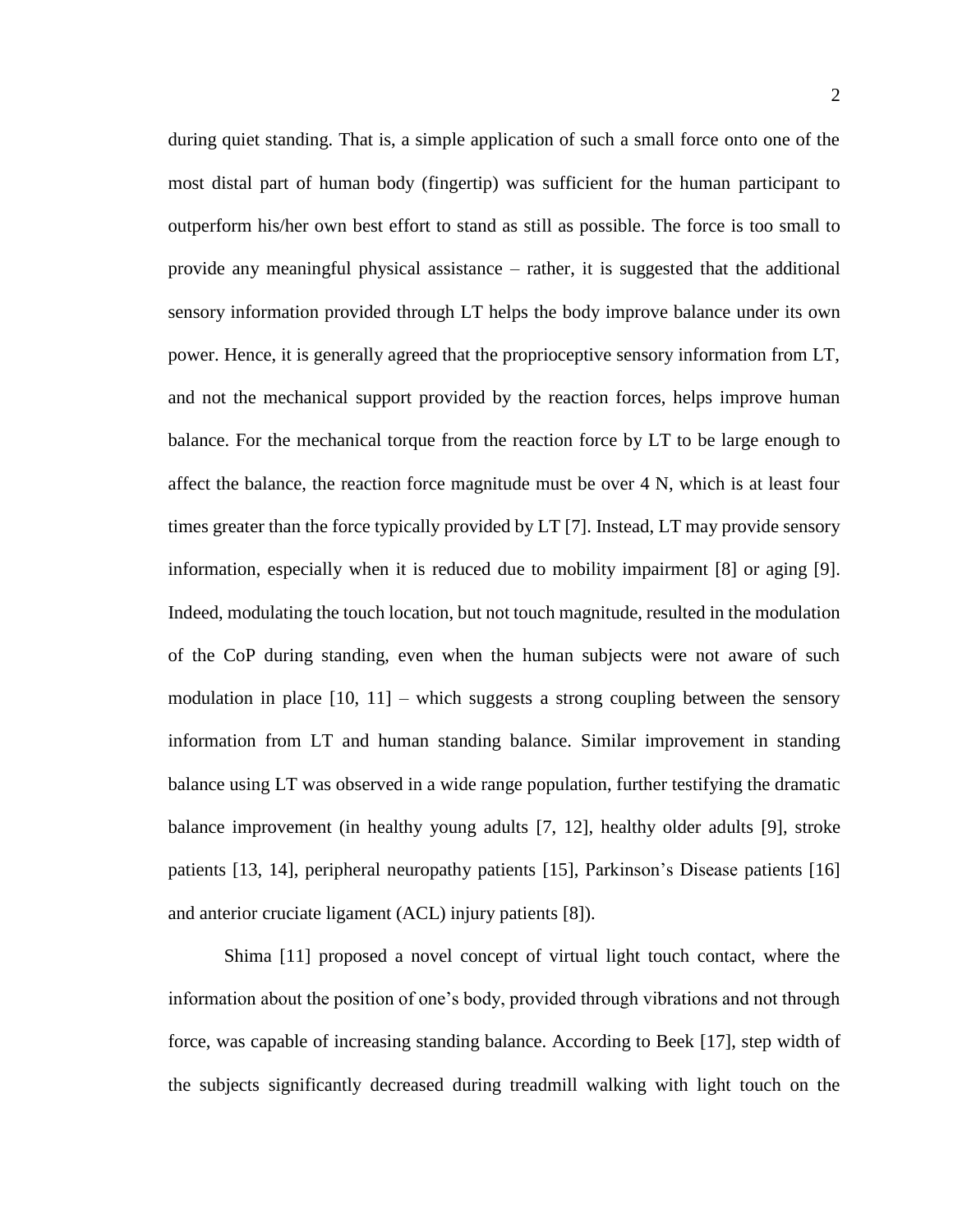handrail. These imply that, the somatosensory information provided through LT or virtual LT help improve body balance even without physical assistance.

These remarkable results revealed the potential for using LT for human balance assistance without providing mechanical assistance – through providing sensory augmentation. The reaction force provided by LT is too small to provide mechanical support [7, 10, 18, 19]. Instead, it is widely accepted (but not explicitly shown) that the proprioceptive sensory information from LT is what helps improve standing balance. Our goal is to bring the benefit of LT out of the lab and into the everyday lives of people who could benefit from standing assistance and fall prevention. Above mentioned studies motivated us to further contemplate on removing all contact and investigate regarding the usage of virtual light touch contact to improve standing balance, with a wearable device that is subtly hidden from view. The outcome is an effective and affordable standing balance assistance system that can also reduce social stigma and reluctance to use assistive devices due to their appearances [18].

This interdisciplinary research aims to reduce the risk of falls in frail populations by developing and evaluating a novel wearable balance assistive device inspired by virtual Light-Touch (LT), named the Virtual Cane (VC). The long-term goal is to extend the evaluation to frail populations such as older adults or people who regularly use walking aids. People requiring assistance during walking, often use an object of their own, such as a cane or a crutch, and maintain contact with the object throughout walking. While the physical contact between a cane handle and the hand may not be considered LT, the contact of the cane to the ground and the subsequent sensory information through the hands could resemble LT. For example, one may choose to only lightly touch the ground with his/her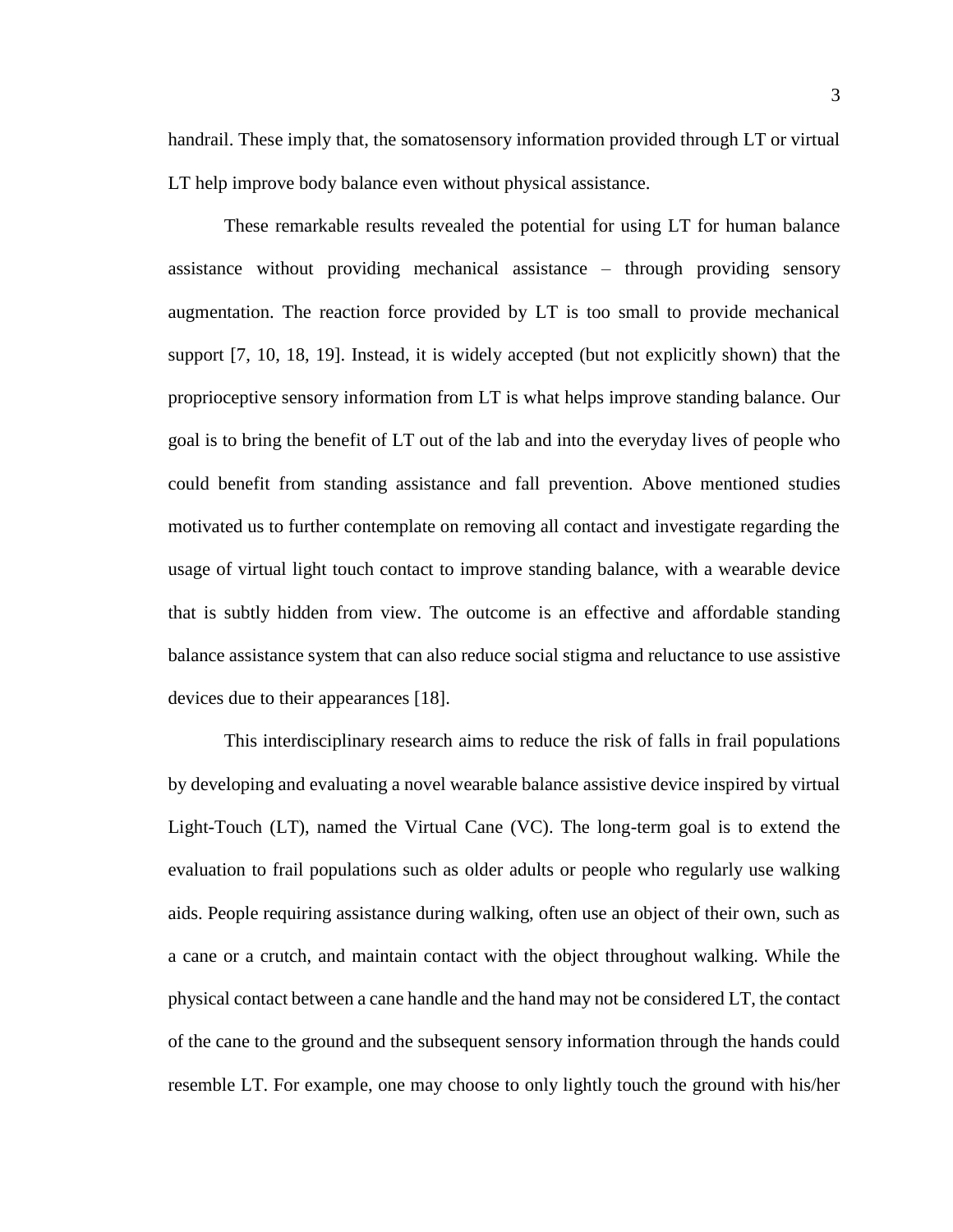cane, similar to how visually-impaired people use their canes for exploration. Indeed, if LT were providing information about the location of fixed external objects and therefore the information about one's body location, one does not have to make physical contact with an external surface to gain these benefits. Rather, simulated LT could simply inform the user of the distance between his/her body and an external object or the ground itself. With these considerations, our VC is the one that functions like a cane without the mechanical support, but with the information about the distance. That is, the instrumented VC mimics the physical cane on the information provided by  $it - the distance between an external$ object/ground to the subject, therefore acting like a virtual cane of fixed length, and inform the user through cutaneous senses.

Our hypothesis is that, balance improvement can be found in healthy, young adults by utilizing information provided through virtual light touch, i.e., vibration feedback at fingertips, administered by our assistive device.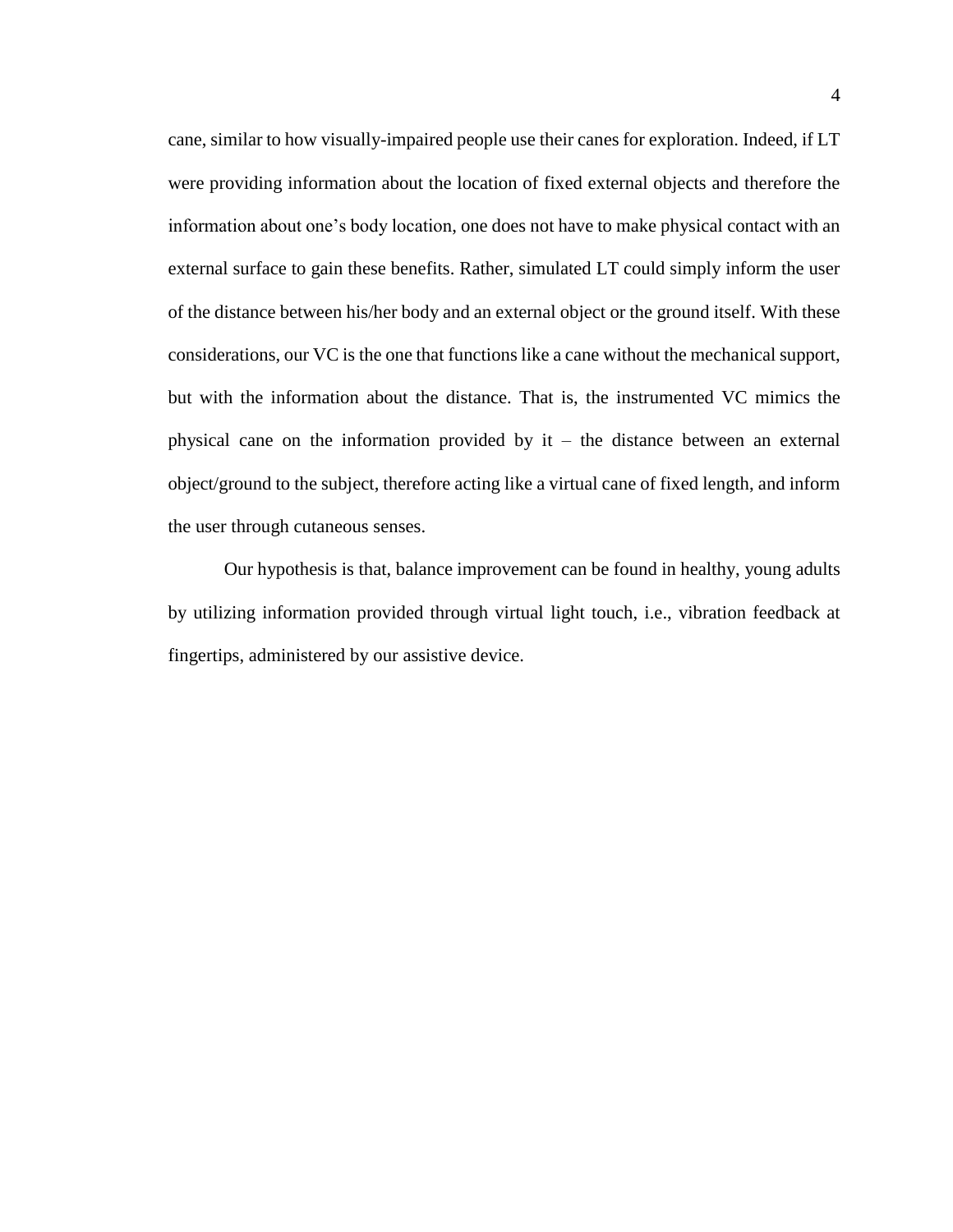#### **2. METHODS**

### **2.1. APPARATUS**

The VC was designed to allow the testing of above-mentioned hypothesis such that it is capable of delivering information through fingertips and assist in improving human body balance. In this view, the VC should feel like a physical cane in its weight and inertia, except for the sensation of contact to the ground. To ensure as similar mechanical feel as possible, we accommodated VC apparatus with a trifold cane that measures the distance between the cane and the ground and a glove that provides this information to the user in the form of vibration. The trifold, physical cane (5 cm  $\times$  18 cm  $\times$  33 cm), as shown in Figure 2.1, is height adjustable (83 cm  $\sim$  93 cm). At about 21 centimeters from the bottom of the shaft of the physical cane, an Ultrasonic sensor (HC-SR04; ranging distance of 2 cm  $\sim$  500 cm and resolution of 0.3 cm) is mounted. This is used to measure the real-time distance of the cane from the ground, which gives feedback to the vibration actuators if the change in distance is more than 5 cm. It is also equipped with an Arduino UNO microcontroller to oversee the operation of sensors and actuators. The glove, as shown in Figure 2.2, consists of three bend sensors/ short flex sensors (P1710; flat resistance of 25K  $Ω$ ) and four vibration actuators (P1201A;  $2V ~ 5V$ ). Bend sensors are placed along the thumb, middle finger and little finger of the glove, and are used to detect if the hand is making a grip while holding the cane. Vibration actuators propped on the outer side of the glove at fingertips of all except middle finger, to provide the distance information to the wearer. This is how, the VC mimics the physical cane's function of providing information about one's body in space.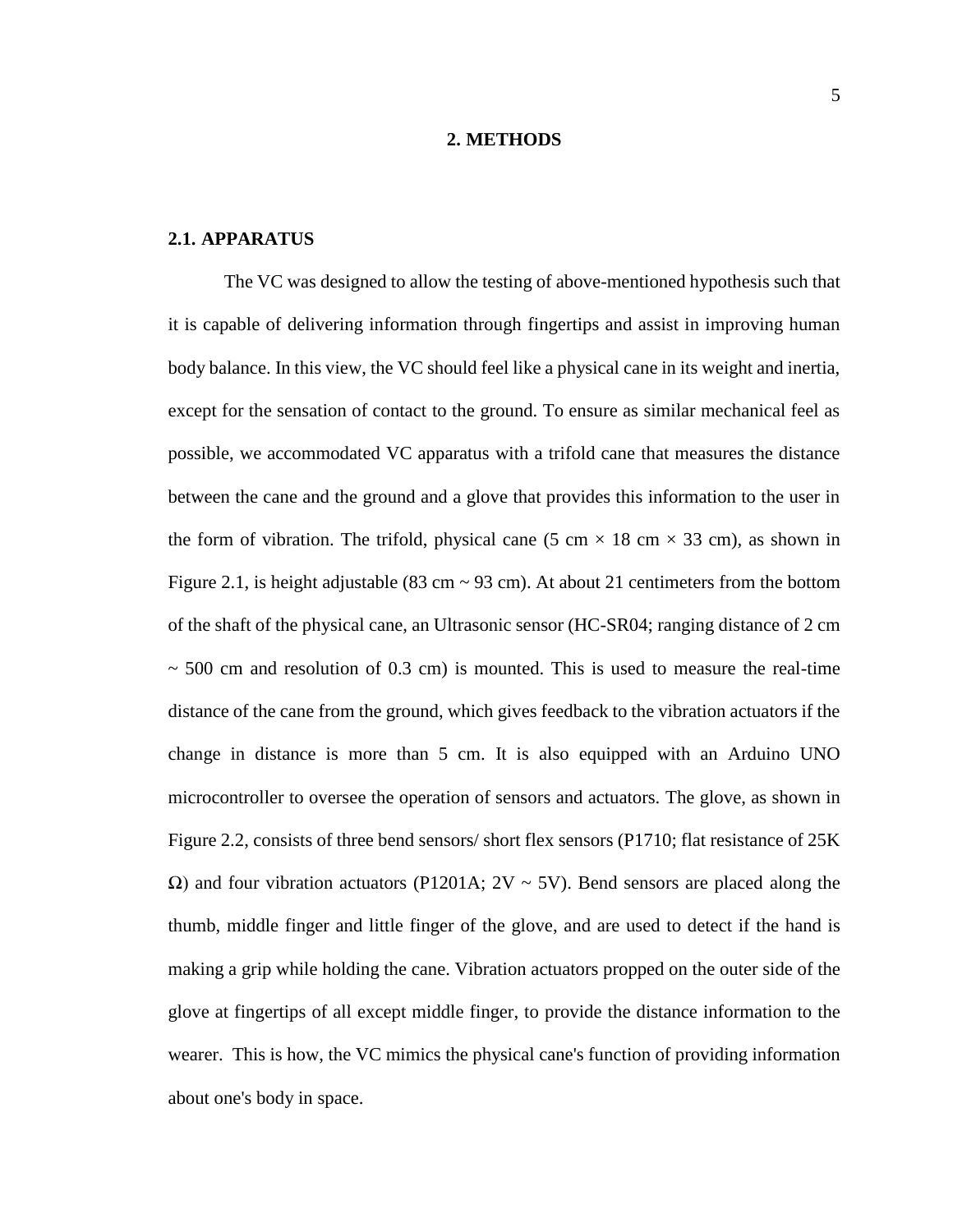

Figure 2.1. (Left) Folded and (right) unfolded physical cane with an Arduino Uno at the handle and an ultrasonic sensor at the bottom fold of the cane's shaft.



Figure 2.2. (Left) Outer side of the glove with bend sensors on thumb, middle and little fingers. (right) Inner side of the glove with vibration actuators on all except middle finger.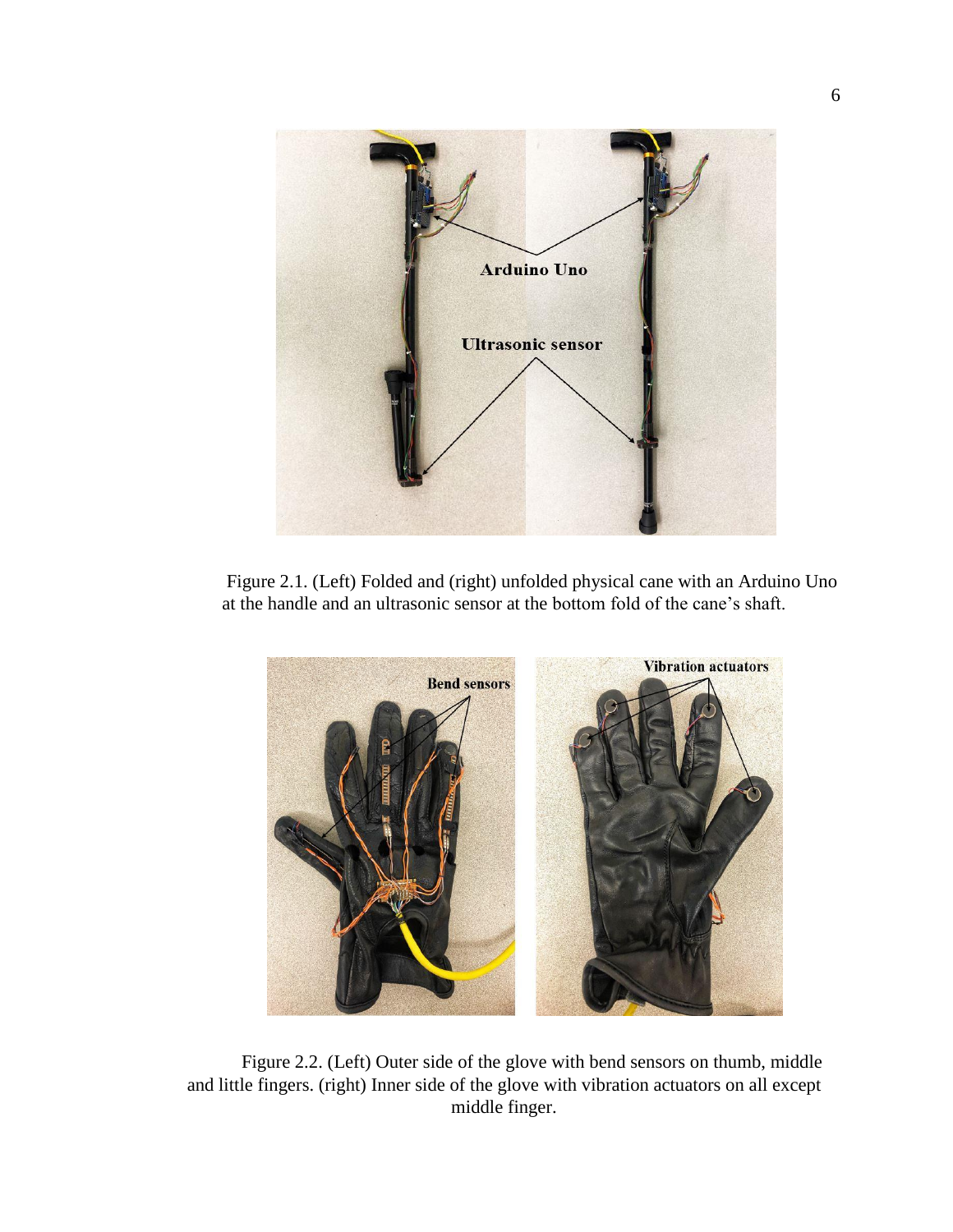Figure 2.3 depicts a subject in tandem stance, right foot front, eyes closed, barefoot on the axis at the center of a force plate (Optima OPT400600HF, Advanced Material Technology Inc.), with the VC setup i.e., a glove on his right hand while holding the trifold, physical cane. The force plate measures the medio-lateral Center of Pressure (*CoPx*) and the anterior-posterior ( $CoP_y$ ) from the force components ( $F_x$ ,  $F_y$  and  $F_z$ ) of the active forces applied to its surface, which are used to calculate the center-of-pressure (CoP) of the subject.



Figure 2.3. Subject standing on the force plate in tandem stance, with eyes closed, right foot in front of the left in three control conditions. a) No Cane, b) Virtual Cane and c) Physical Cane.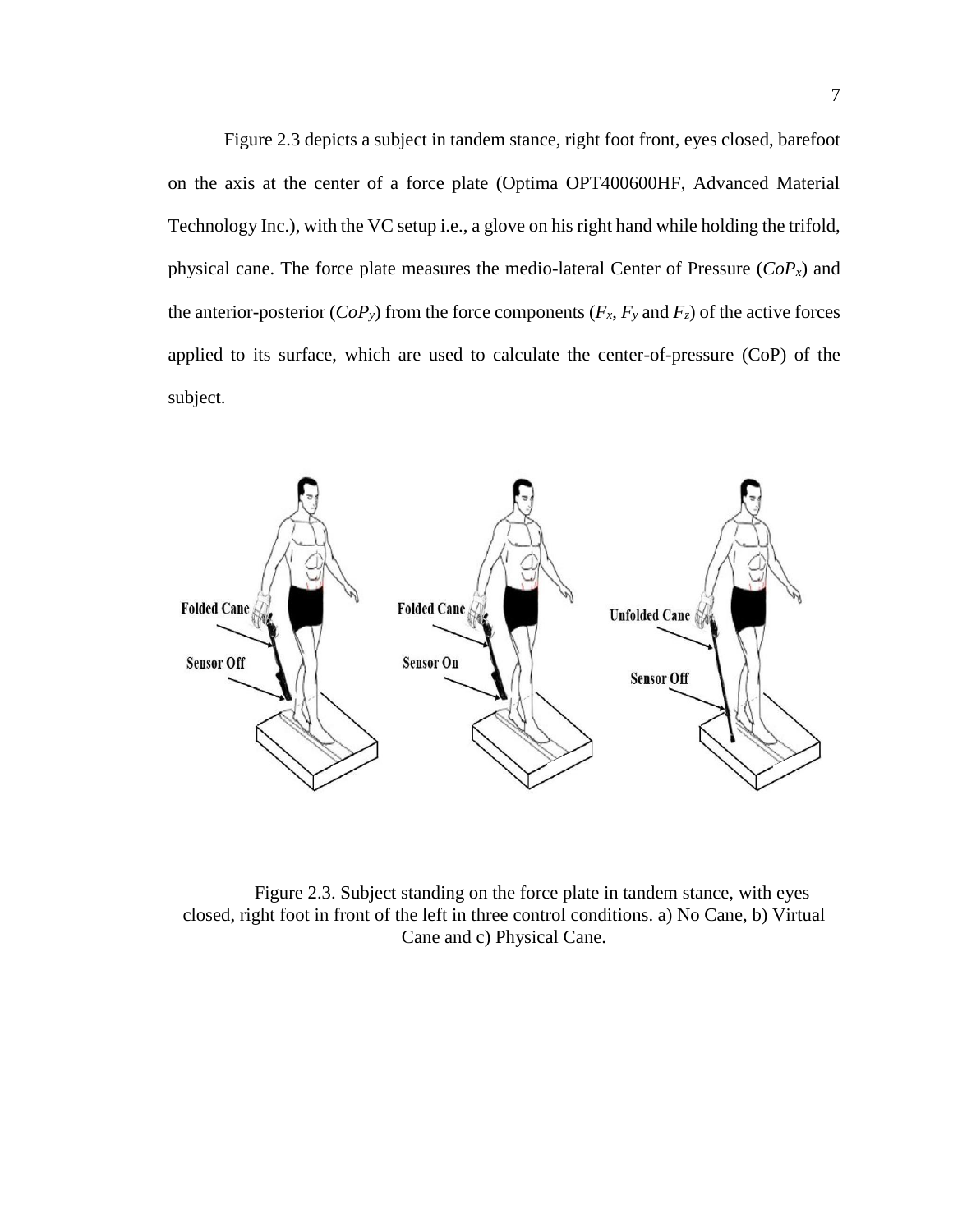#### **2.2. PARTICIPANTS**

Human balance assistance experiments, through sensory augmentation, approved by the Missouri S&T Institutional Review Board (IRB), were conducted on ten participants, who volunteered for the study and have given written consent forms, prior to the experiment. Among the individuals participated, there were five men and five women, with their ages ranging from 19 to 30 years. All the participants were physically active and healthy with no known neurological disorders or musculoskeletal injuries, which might affect their balance maintaining ability.

#### **2.3. PROCEDURE**

Initially, the subject was acquainted with the IRB approved form and after taking their consent, they were made aware of the tandem stance and were given two minutes to practice it in an eyes closed condition. The subject was instructed to stand, as quietly and still as possible, on the anterior-posterior axis of the force plate with their eyes closed, bare foot, in tandem stance, right foot first [24], under three conditions.

i. No Cane (NC) – In this condition, the participant was standing on the force plate in the above-mentioned stance. In the right hand, at any comfortable height, they were holding the cane, whose bottom quarter of the shaft is folded. This ensures the mechanical grip and sense of the physical cane, without giving ground support. The other hand rests freely. Also, no vibration feedback was given to the actuators on subject's hand glove. Even though this could be done with an idle stance, the participant was made to stand holding the cane to standardize the body position in all three control conditions.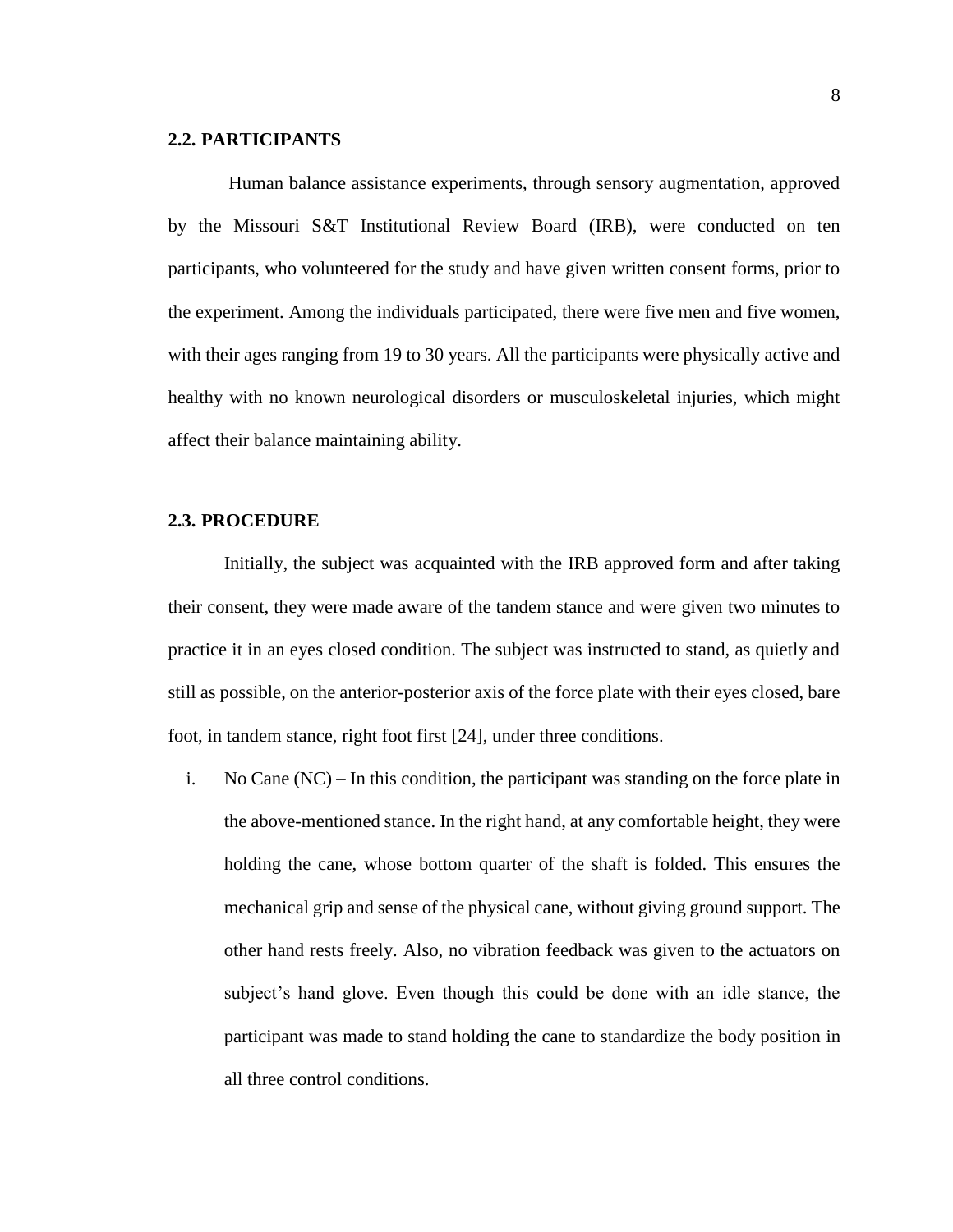- ii. Virtual Cane  $(VC)$  In this condition, the cane remained folded, but the glove was powered on and the participant was asked to point the cane with the ultrasonic sensor onto the force plate. This ensured no physical assistance and only biofeedback. Whenever their deviation from the comfortable height exceeded a specified limit of 2.5 cm in either direction (providing 5 cm thickness of no vibration zone), feedback was provided to the participant's finger tips through vibration actuators. The amplitude of the vibration was fixed and did not depend on the measured distance from the sensor.
- iii. Physical Cane (PC) In this condition, the glove was powered off and the participant was given physical support by resting the end of the unfolded cane shaft on the force plate. The participants were free to exhibit their desired amount of force through the cane, as they would with any ordinary cane.

Enough time was given to the participant to get comfortable in their stance on the force plate and to be as still as possible for the entire trial. The trial began only when the participants felt stable enough and said 'ready' or 'go'. Each participant performed three blocks of experiments with 12 trials each, with four of each condition per block and all the three conditions randomized in each block. The duration of each trial was 20 seconds. A 5-minute break was given to the participant after each block of trials. To ensure the same feet position in all the trials for all participants, anterior-posterior axis was marked on the center of the force plate using adhesive tape.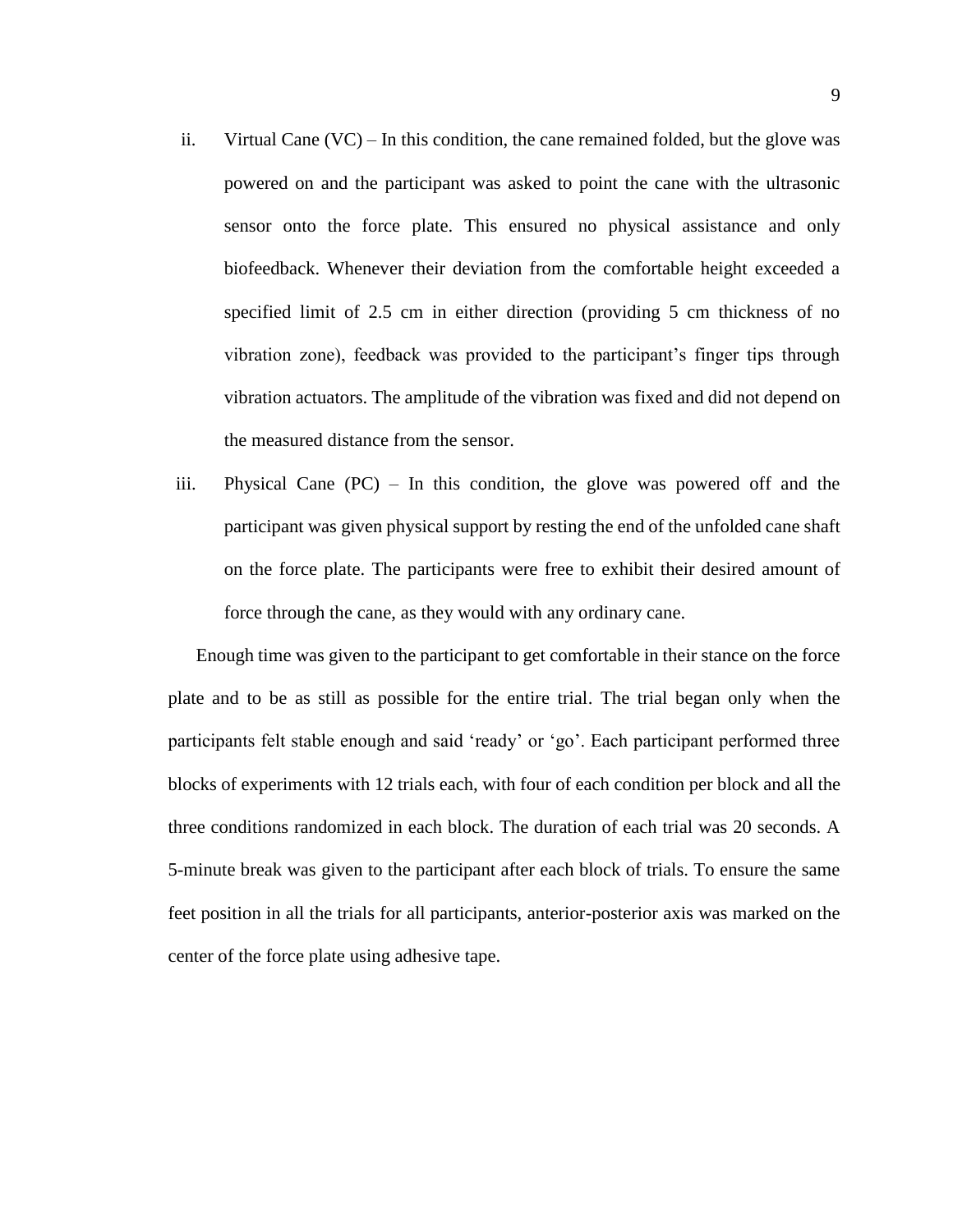#### **2.4. ANALYSIS**

Data from blocks  $1 \& 2$  were not taken into account, to rule out any possible learning effect. The third blocks of all 10 participants were analyzed using MATLAB (MathWorks) to derive CoP values at any given point of time during the trial. From these values, standing balance was measured in terms of the standard deviations of CoP as well as the standard deviations of velocities of CoP. First, we found the CoP data from the force plate such that

$$
CoP_x = -\frac{(M_y + F_x * t)}{F_z} \tag{1}
$$

$$
CoP_{y} = \frac{(M_{x} + F_{y} * t)}{F_{z}}
$$
 (2)

where, *t* is force plate thickness. Velocities of  $CoP_x$  and  $CoP_y$  are calculated by differentiating their moving means in both directions and multiplying them with sampling frequency ( $F_s = 1$  kHz). The standard deviations of  $CoP_x(SDCoP_x)$  and that of  $CoP_y(SD)$  $CoP_v$ , as well as the standard deviations of the velocities of CoP in x (*SD vCoP<sub>x</sub>*) and y direction (*SD*  $vCoP_y$ ) were then found. These balance metrics were then analyzed using ANOVA in SPSS (IBM).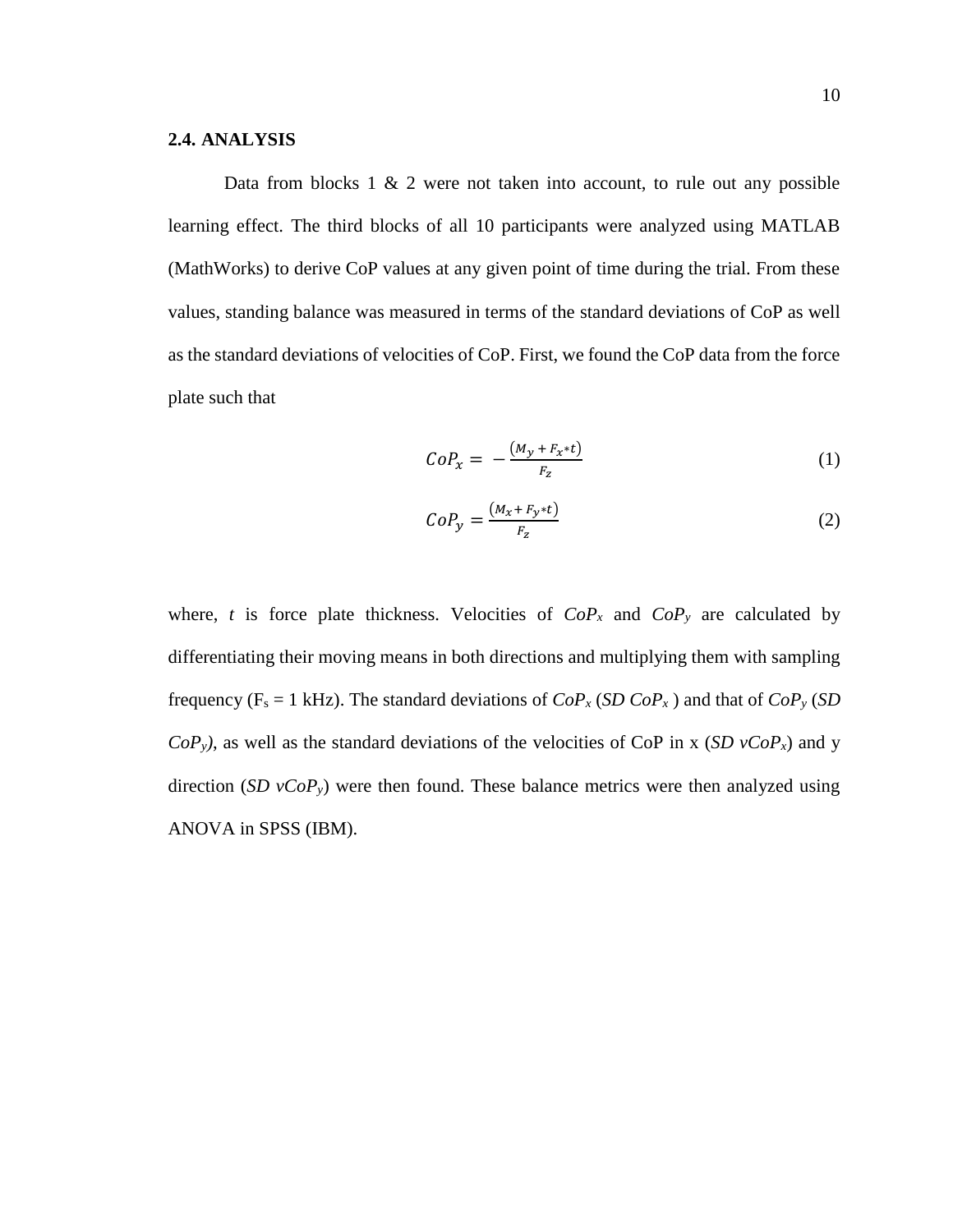### **3. RESULTS**

The Mean values and Standard errors of *SD CoP* and *SD vCoP* in both X and Y directions, of all 10 participants, under three conditions, are shown in Table 3.1.

|                  | SDCoPx<br><b>SDCoPy</b> |                      |             | SDvCoPx              |             | SDvCoPy              |             |                      |
|------------------|-------------------------|----------------------|-------------|----------------------|-------------|----------------------|-------------|----------------------|
| <b>Condition</b> | <b>Mean</b>             | Std.<br><b>Error</b> | <b>Mean</b> | Std.<br><b>Error</b> | <b>Mean</b> | Std.<br><b>Error</b> | <b>Mean</b> | Std.<br><b>Error</b> |
| <b>NC</b>        | 10.27                   | 0.84                 | 7.70        | 0.98                 | 45.47       | 4.07                 | 41.09       | 5.98                 |
| <b>VC</b>        | 8.79                    | 0.60                 | 6.16        | 0.71                 | 40.53       | 2.96                 | 31.84       | 3.54                 |
| <b>PC</b>        | 8.54                    | 0.68                 | 5.99        | 0.90                 | 29.38       | 2.45                 | 21.61       | 2.50                 |

Table 3.1. Mean and Standard Error.

From the above table, the means of Standard deviations of CoPs and Standard deviations of velocities of CoPs in both anterior-posterior and medio-lateral directions, show a decreasing trend from NC to PC, implying improved balance using the physical cane as expected. In addition, there is a clear improvement in all the metrics from NC to VC, in both directions.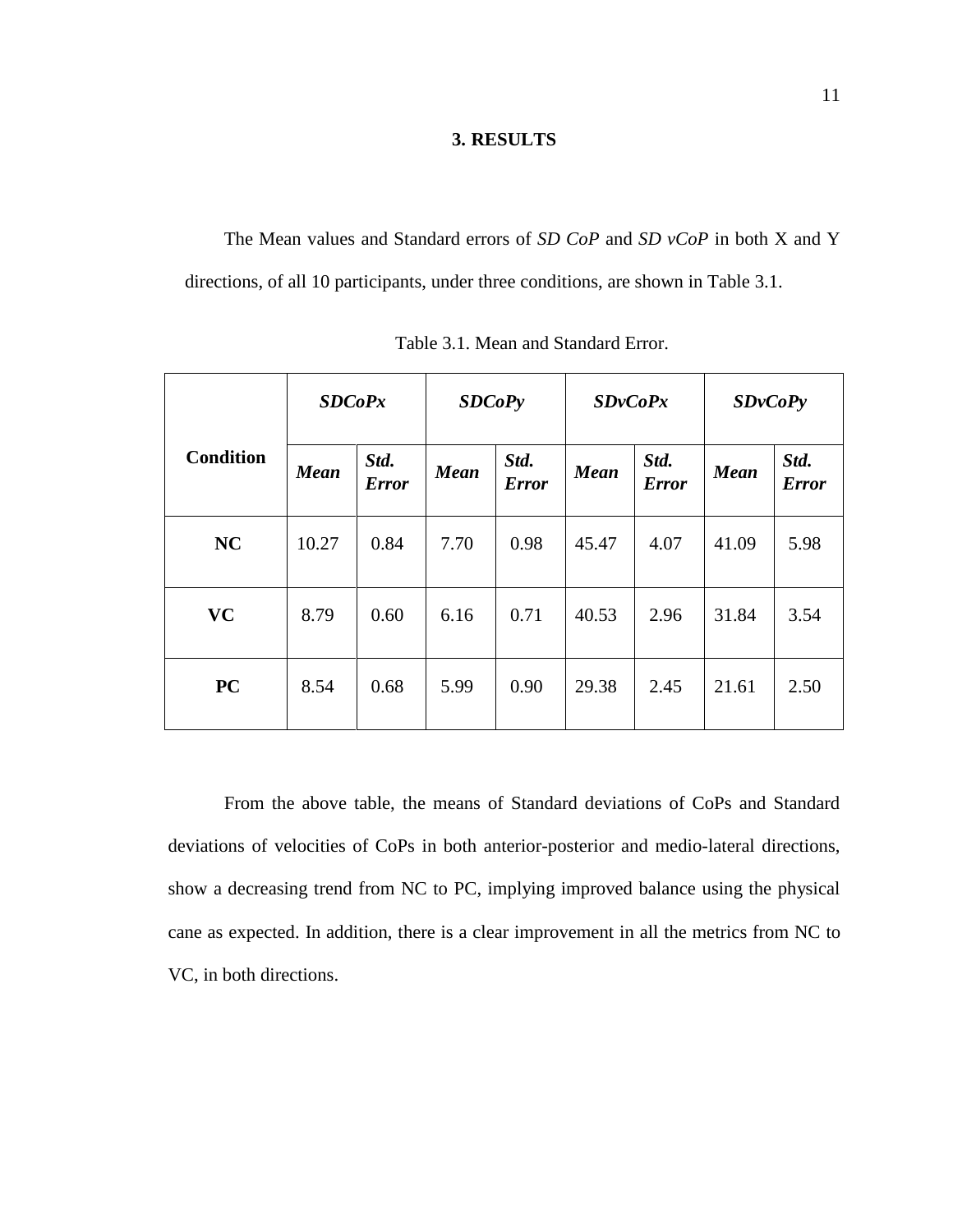

Figure 3.1. Standard Deviation of CoP of all subjects in X direction under three control conditions – No Cane (NC), Virtual Cane (VC) and Physical Cane (PC). \*\* denotes 'high significance' and NS denotes 'no significance'.

In Figure 3.1, there is visible decrease of *SD CoP<sub>x</sub>* from NC to PC with a significance of  $p<0.001$ . The metric showed a decrease from NC to VC with a significance of p<0.001. Even though, there is a decrease from VC to PC, it is not significant with the value being p=0.728. This implies that, there is significant improvement in standing balance from NC to VC but, no significant improvement from VC to PC, in terms of *SD CoPx*.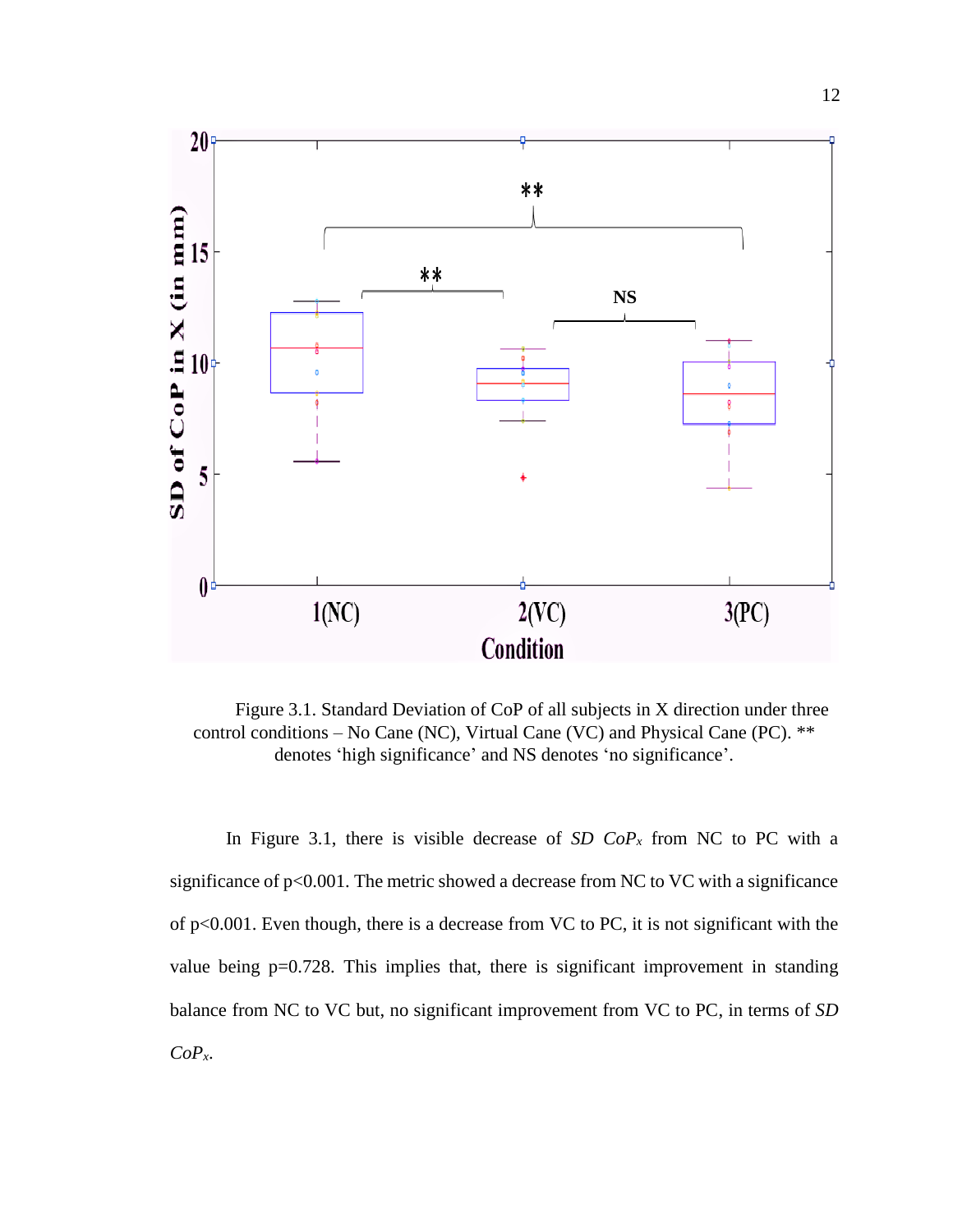

Figure 3.2. Standard Deviation of CoP of all subjects in Y direction under three control conditions – No Cane (NC), Virtual Cane (VC) and Physical Cane (PC). \* denotes 'significance' and NS denotes 'no significance'.

In Figure 3.2, there is visible improvement of *SD CoP<sup>y</sup>* from NC to PC with a significance of p=0.019. The metric showed a decrease from NC to VC with a significance of p=0.038. Even though, there is a decrease from VC to PC, it is not significant with the value being p=0.962. This implies that, there is significant improvement in standing balance from NC to VC and no significant improvement from VC to PC.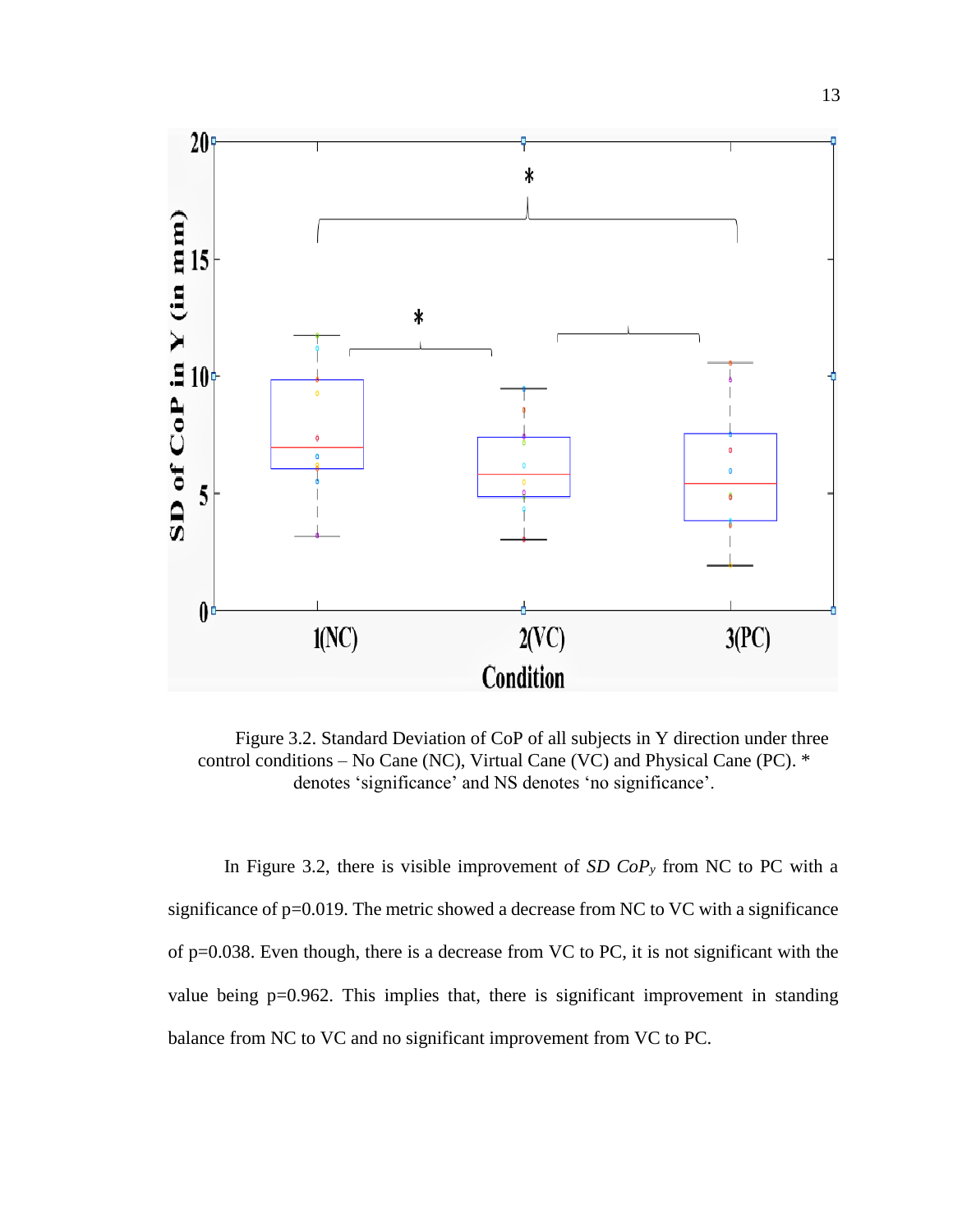

Figure 3.3. Standard Deviation of vCoP of all subjects in X direction under three control conditions – No Cane (NC), Virtual Cane (VC) and Physical Cane (PC). \*\* denotes 'high significance'.

In Figure 3.3, there is visible improvement of  $SD$   $vCoP<sub>x</sub>$  from NC to PC with a significance of p<0.001. The metric also showed a decrease from NC to VC and VC to PC with a significance of  $p<0.001$ . This implies that, there is significant improvement in standing balance from NC to VC and also from VC to PC.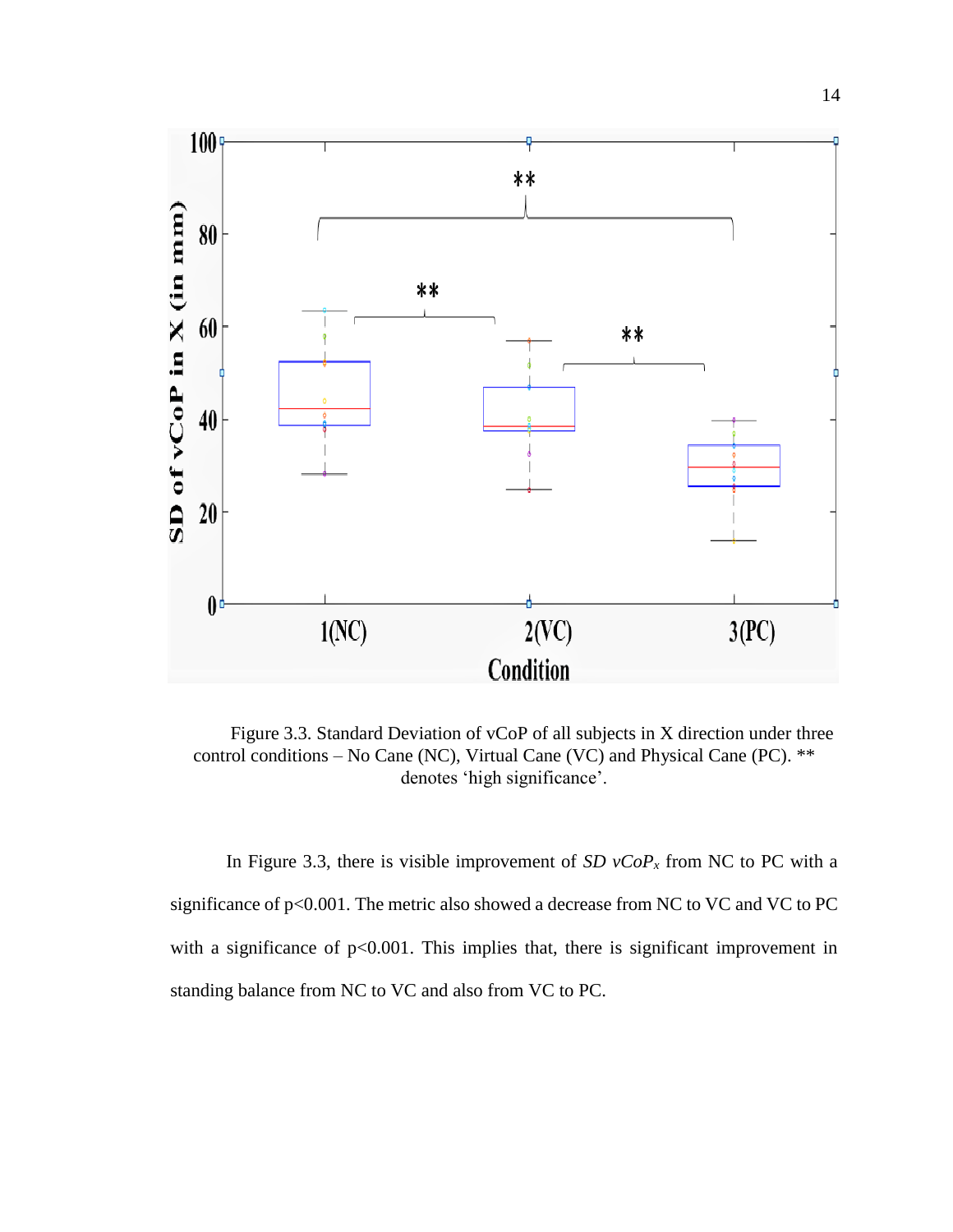

Figure 3.4. Standard Deviation of vCoP of all subjects in Y direction under three control conditions – No Cane (NC), Virtual Cane (VC) and Physical Cane (PC). \*\* denotes 'high significance'.

In Figure 3.4, there is visible improvement of *SD vCoP<sup>y</sup>* from NC to PC with a significance of p<0.001. The metric also showed a decrease from NC to VC and VC to PC with a significance of  $p<0.001$ . This implies that, there is significant improvement in standing balance from NC to VC and also from VC to PC.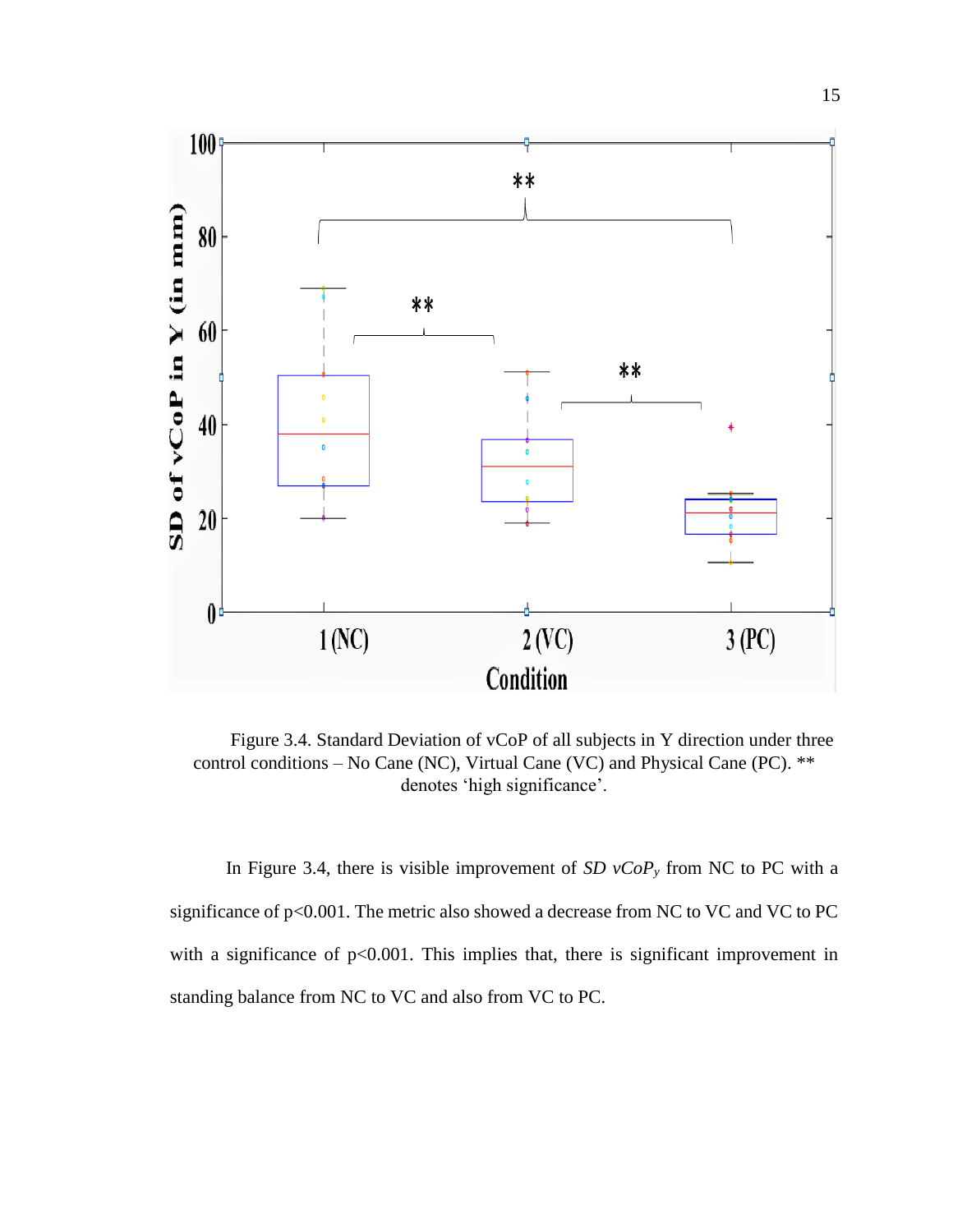Key takeaways from the above results are:

- VC improved balance as much as PC did, according to Standard Deviation of CoP in both, X & Y directions.
- When Standard Deviation of *vCoP* in X & Y directions is considered, PC is best but there is significant improvement in VC when compared to NC.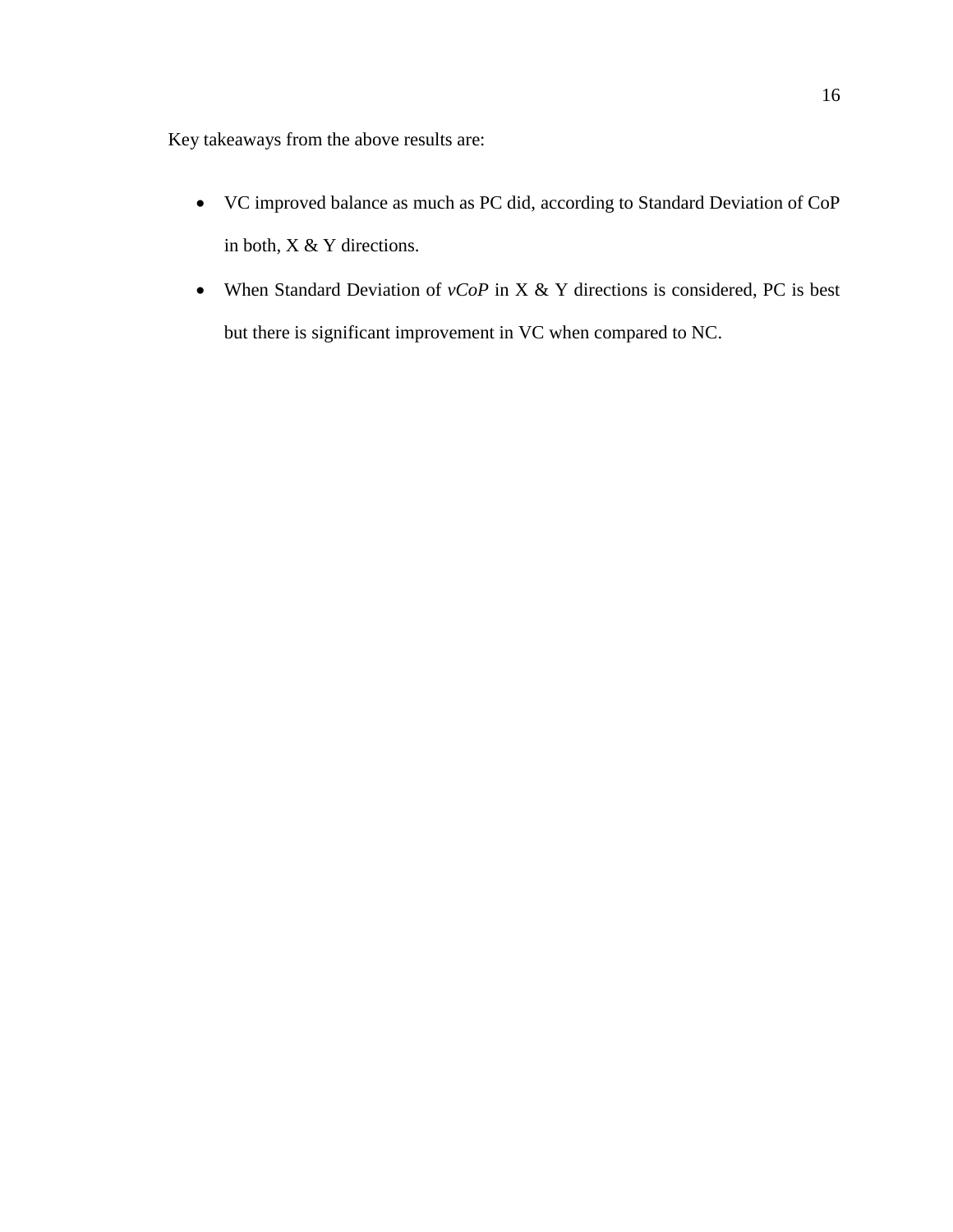#### **4. DISCUSSION**

Contrary to prior studies, in the current experiment there is no physical force used at all in VC condition. This is a first of its kind and it is intriguing to contemplate more possibilities of developing extended auxiliary balance assistive devices in the future.

In the early stages of prototype development, instead of ultrasonic sensors, infrared sensors were employed and VC was tested. Due to high interference and low reliability, even in moderately lit environment, we later switched to ultrasonic sensors. Also, the vibration actuators were planted on the outer side of the fingers of the glove, during pilot experiments. However, after considering the fact that inner tips of the fingers are more sensitive than finger nails, their position is switched. Moreover, there was no physical cane in our initial approach. Instead, there was only a handle on which ultrasonic sensor was mounted and pilot experiments were conducted under only two control conditions. One, with idle bipedal stance and the other, with the glove and the handle. There might have been an effect of difference in body postures on the body sway. In order to eliminate that and standardize the body posture, in all control conditions and to precisely know the relative amount of improvement, physical cane is implemented under all control conditions. In these initial pilot experiments, subjects were standing on the force plate in idle bipedal stance, with their eyes closed, and the body sway was found too small for these healthy, young adults, to compare under two control conditions. Therefore, to make it more arduous, we changed the stance from bipedal to tandem [7, 23], which is a widely used means of increasing the difficulty in medio-lateral direction. Considering the fluctuations of the distance when the user points the cane at any desired angle, all the subjects were made to point it on to an area marked on the force plate.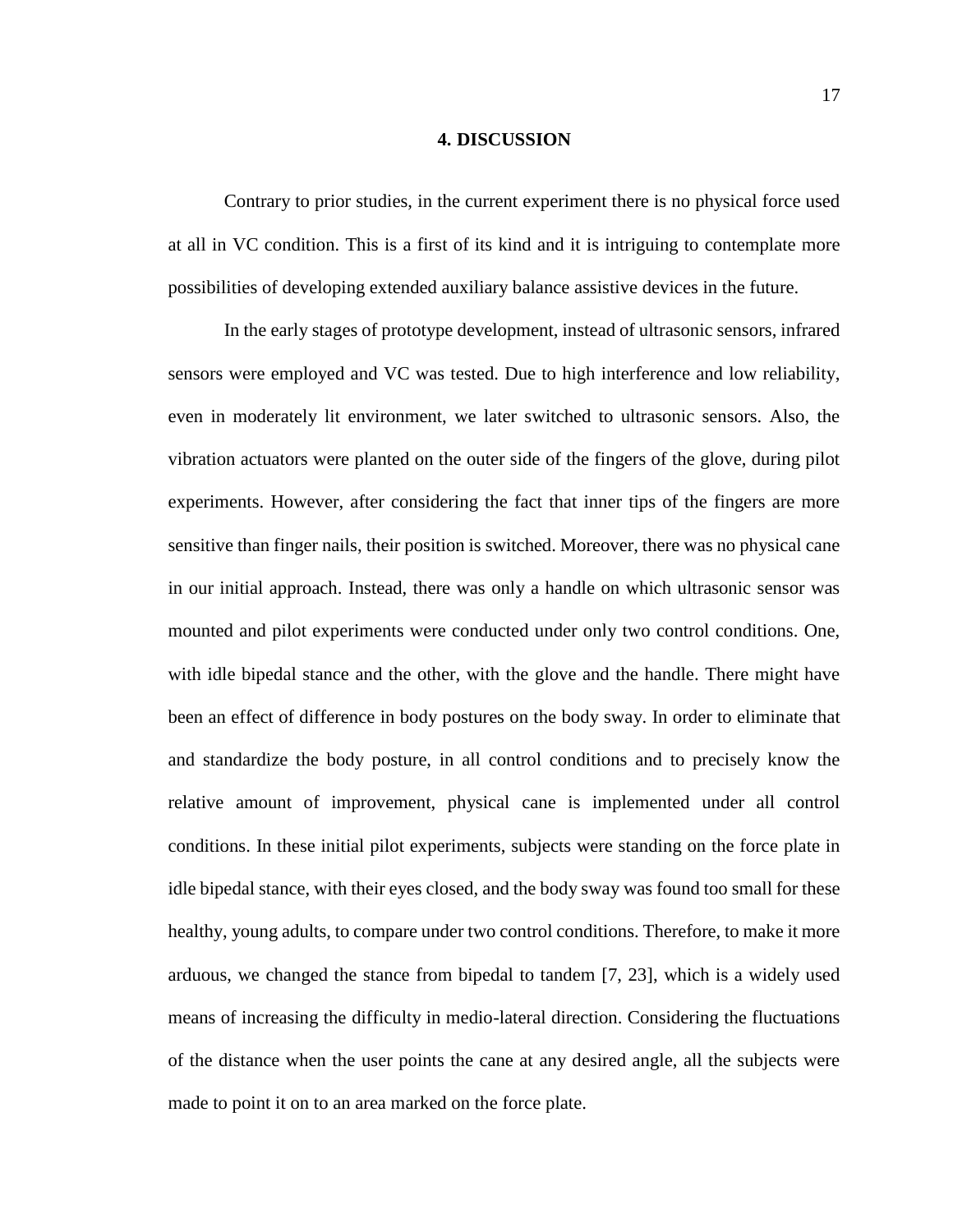Although, according to many earlier studies, it is suggested that the information (and not the mechanical support) LT's may help improve balance, this potentially important hypothesis was not explicitly tested. This may have been due to the fact that, testing such idea requires a special setup like the VC, that ensures only information transfer and no mechanical contact. And, so forth, these results evidently show that no physical assistance and only LT through vibration feedback, helps improves balance in healthy young adults. This discovery can be utilized in building new balance assistive devices and thus help in forming new therapy approaches that focuses on providing useful sensory information.

From the above results, it is observed that assistance from VC improves standard deviation of Centre of Pressure as much as PC does, but not on standard deviation of velocity of Centre of Pressure. This may be due to the fact that the position information (distance from cane shaft to the force plate) was provided for the biofeedback and not velocity information. This entails that, if we have provided other means of feedback that affects velocity, then it may have improved the *SD vCoP* measure of balance as well. In a recent study [25] conducted here at Missouri S&T, a haptic robot was used to investigate the information embedded in LT that improves standing balance in healthy young adults. It was revealed that, despite the additional positional information provided, significant balance improvement was mainly velocity-dependent, which is quite on the contrary of this work. Hence, the combined results of these two studies suggests a possible 'orthogonal' mechanism of standing balance modulation within human body – one responding to velocity information, and another to position information. Also, when it comes to the metrics in the current work, even though there are contemporary choices like the Mean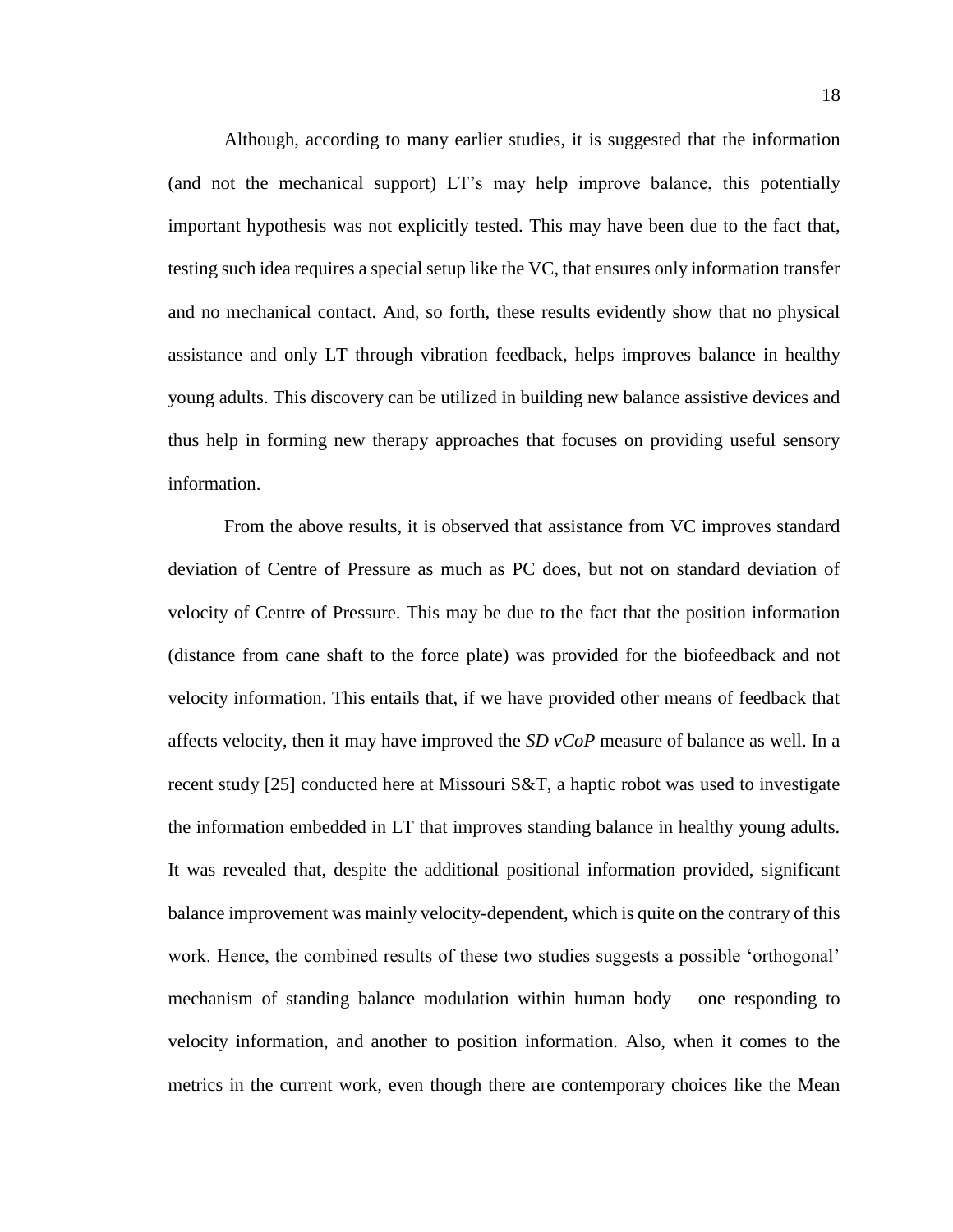Sway Amplitude (MSA), shrewdly, *SD CoP* and *SD vCoP* are considered, thereby allowing us to scrutinize their respective effects on body balance.

There are a few reasons to choose trifold cane for our experiment. First one being the similarity with the typical physical cane. We wanted VC control condition to be as similar to PC as possible in all sensations, except for the information being provided. This eliminates effects of other factors, such as varying hand grip, weight, inertia etc. on the results. These may not affect balance, but since the effect of such factors on balance was never explicitly studied in the literature, we eliminated as much as possible the variations on these factors across all the control conditions. Secondly, Ultrasonic sensor provides more accurate measure of distance at a close range, so it was attached to the shaft of the cane at the end of second fold, so that we can work it with the minimum possible distance. Thirdly, for all the participants, we wanted to ensure that the VC points on to the force plate. Because the end of the folded cane was only roughly 20 cm away from the force plate, it was straightforward for the experimenter to determine if the VC pointed to the force plate or not. Therefore, a trifold physical cane proved to be an adequate design choice for this particular requirement.

Our current VC prototype provides distance information from the force plate to the cane, in both upward and downward directions. The information is binary in that it either turns on or turns off the vibration actuators on the glove. The vibration intensity is fixed and not modulated in any other way. Since it is assumed that no other form of information is being provided differently in comparison with all three control conditions, it therefore minimizes all the other factors that might affect balance results. More importantly, this binary information is the lowest form of information (1-bit), meaning that you can't be less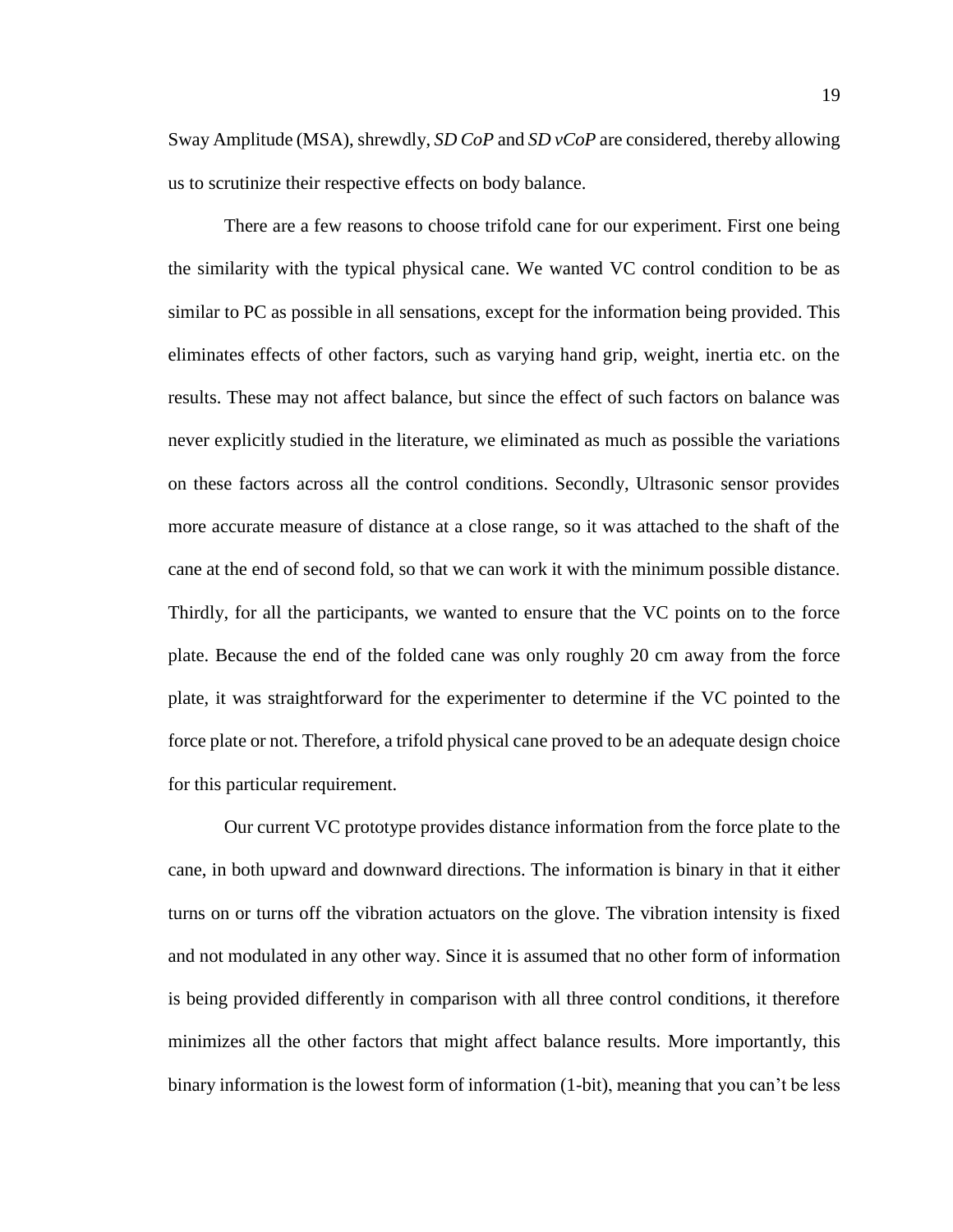specific in the information provided. But even with such low resolution information, the participants' standing balance improved This result suggests that low-cost, low-resolution sensors may be sufficient for use in assistive devices. This also suggests that balance therapy programs may not have to commit to providing exact sensory information to the patient. This further implies that the brain may not require a high-resolution information to improve balance. The brain may prefer high-contrast, low-entropy binary information to make rapid decisions on how to maintain balance  $-$  a time-sensitive and critical task to avoid falls.

Although our results are promising for standing balance assistance, it may apply differently to other population or in other balance conditions. As mentioned earlier, all 10 participants on whom these experiments are conducted are healthy young adults, who may not rely much on physical cane for assistance. On this account, our VC may have stronger rehabilitation potential when it is used by people with stability disorder due to reduced sensory input. Additionally, the subjects were made to stand with their eyes closed to increase the level of difficulty for healthy young adults. Whether this experimental setup affected the level of effectiveness of VC is still unknown. For example, it may be argued that the increased difficulty led the participants to depend more on the information provided by VC. Also, it is unclear how the improvement in standing balance may translate to walking balance. The dynamic nature of walking described as a series of falls and catches with large CoP movement makes it difficult to generalize studies in standing balance over to walking [31, 32]. Indeed, even the metrics of balance are different from standing to walking [7, 11, 13, 17]. How to test the effect of VC in walking remains to be a challenging task for future research.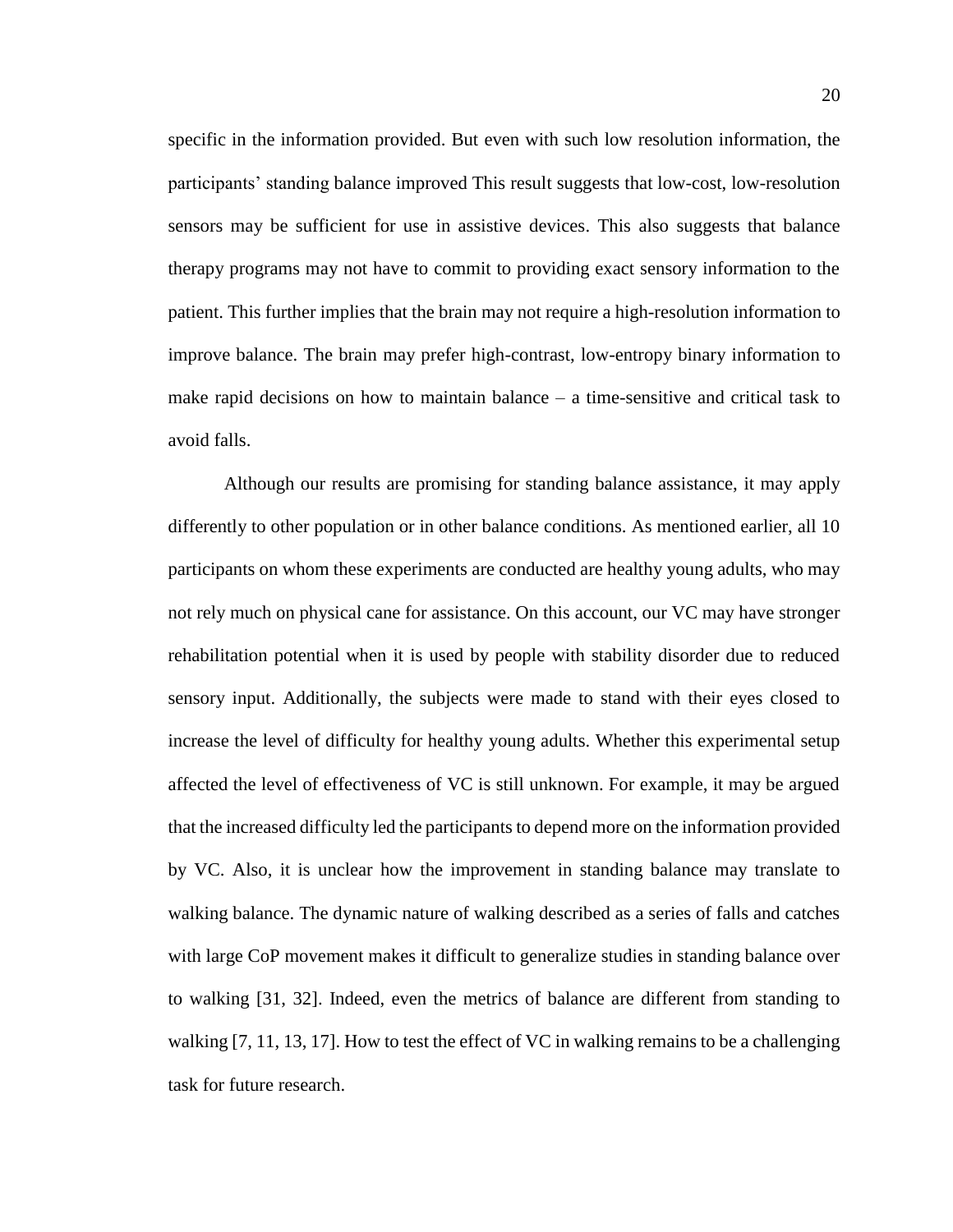Nonetheless, our ultimate goal is to bring balance assistance out from the research lab and into more practical daily tasks, such as during walking. Indeed, despite evidence that standing balance is not related to walking balance [31, 32], LT has resulted in improvements both in standing balance and during walking (with a 7-meter walk with an instrumented cane [13], or on a treadmill with LT-handrail [33]). These studies point to the potential for utilizing LT for improving walking balance – an underexplored possibility that can lead to a great benefit. Even though we included the physical cane in our experiment, our work opens doors for possible outdoor balance assistive devices without any physical cane – and only with the glove with a sensor. The inclusion of the physical cane in the control conditions was to standardize the body posture in the experiment and need not be embodied in actual usage. The current glove prototype is already portable and can be used anywhere, hence making it convenient to extend this concept to walking. Future experiments involve analyzing human body balance improvement using VC during walking, with the help of gait mats, optical motion analysis [26], uniaxial [13, 30] or triaxial accelerometer [27, 28, 29], Surface Electromyography [13, 17, 30], 3D motion capture technology [11], or foot switches [13, 27]. Building upon the result from this work, we are hopeful that low-cost walking balance assistance device that is information-based and hidden from view will be developed in the near future.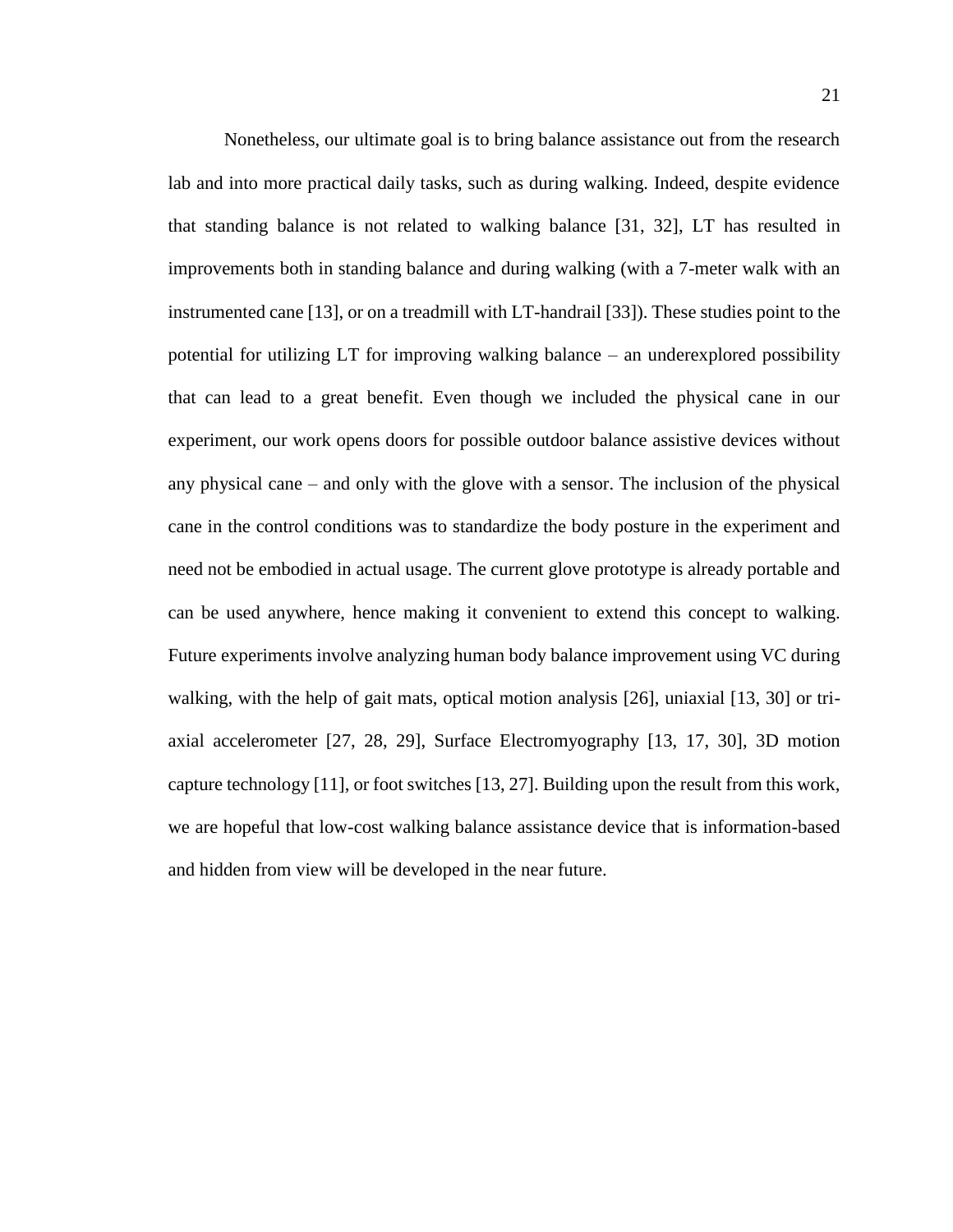#### **5. CONCLUSION**

This work shows that, standing balance can be improved by information on one's hand position with respect to the ground and thus, takes a step beyond the traditional concept of biofeedback and explore the possibility of sensory augmentation for movement assistance. Instead of simply measuring and providing specific information that could have come from existing sensory organs in human body (ex. foot pressure [20, 21] or head orientation [22]), we explored LT to provide information that otherwise cannot be provided by any sensory organs – the accurate distance from one's hand to a physical object. This work can also be used to explore the possibility of using phantom sensation for movement assistance, such as the feel of an illusionary cane. In other words, this work can explore the full potential of the sensory capabilities of your body as a whole for improving awareness and mobility of the human body.

Our work will also impact the rapidly growing industry of Virtual Reality (VR) or Augmented Reality (AR). The sensory augmentation aspect of LT-based assistive devices can apply to VR or AR to provide a channel for virtual physical interaction and enhance the feel of authenticity. A novel rehabilitation scheme integrating LT and VR/AR can also be envisioned. In addition, our VC can provide amplified awareness to the surroundings, leading to applications such as intuitive navigation in low-visibility environment during search-and-rescue or combat operations. Similar technologies can be used to help the vision-impaired population as well.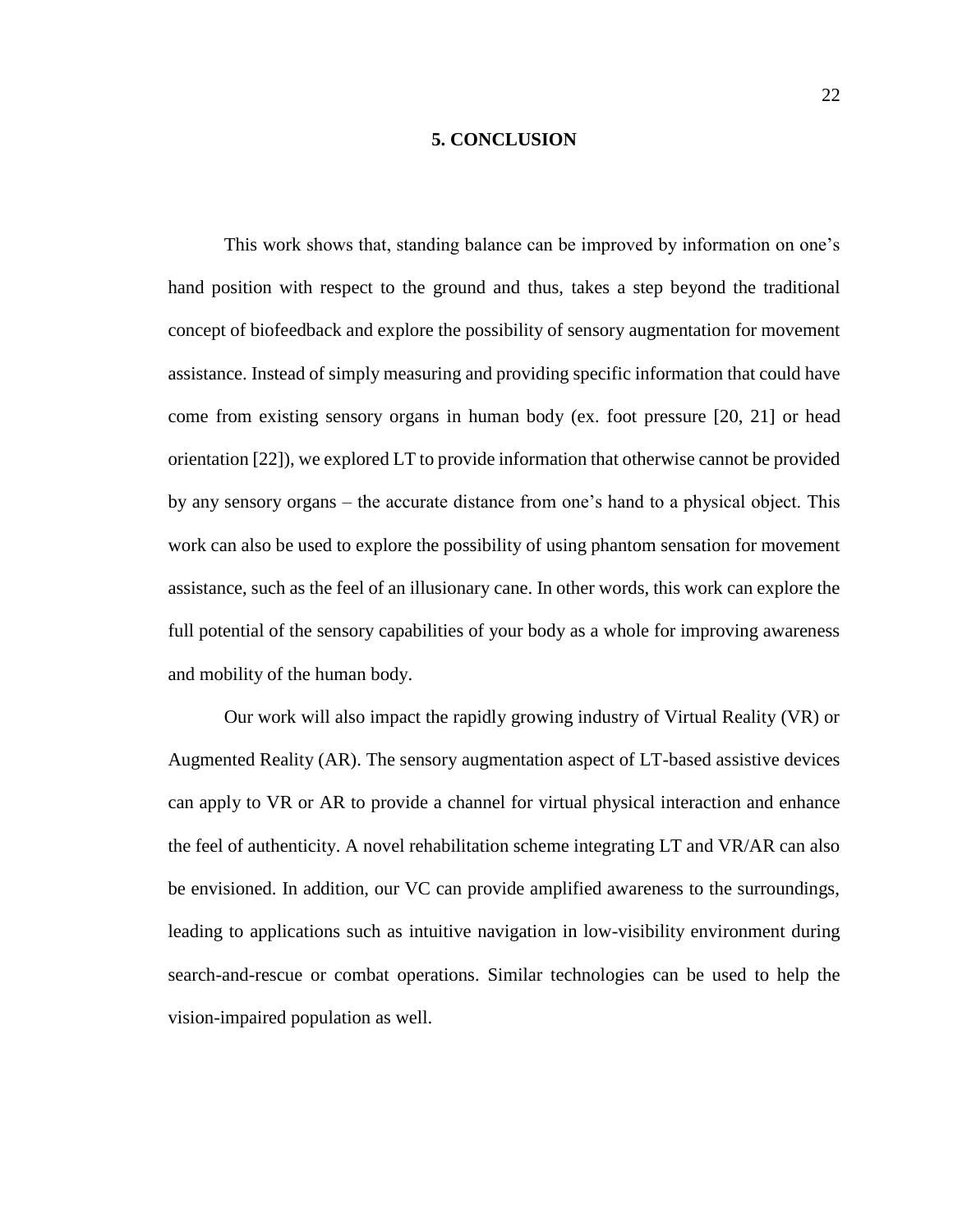**APPENDIX A**

**PARTICIPANT INFORMATION**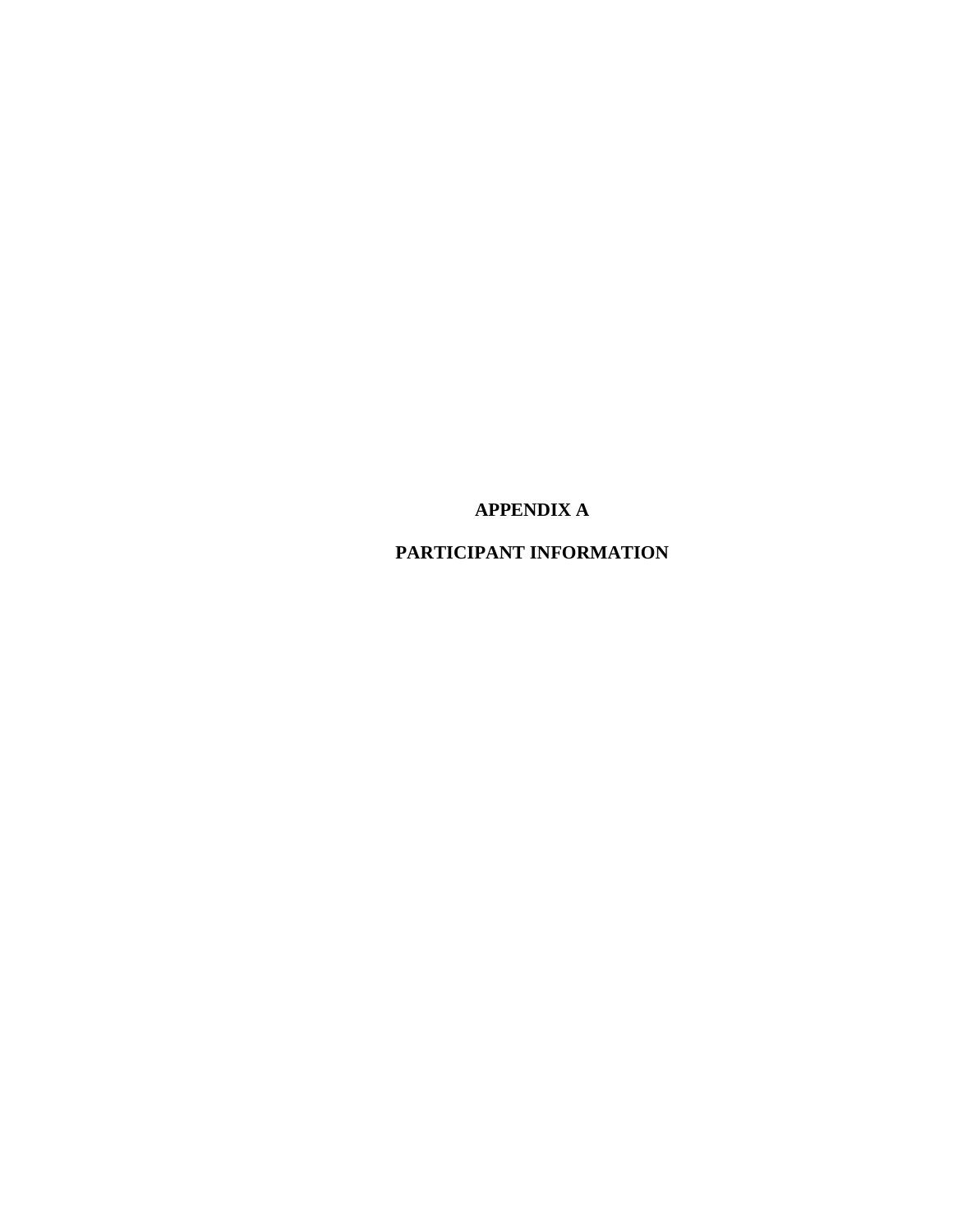# **PARTICIPANT INFORMATION**

| Subject        | Subject Code    | Gender      | Age* |
|----------------|-----------------|-------------|------|
| $\mathbf{1}$   | <b>S01</b>      | $\mathbf M$ | 21   |
| $\mathbf{2}$   | S <sub>02</sub> | ${\bf F}$   | 25   |
| $\mathfrak{Z}$ | S03             | ${\bf F}$   | 30   |
| $\overline{4}$ | S <sub>04</sub> | ${\bf F}$   | 23   |
| 5              | S <sub>05</sub> | ${\bf F}$   | 20   |
| 6              | S <sub>06</sub> | ${\bf F}$   | 19   |
| $\overline{7}$ | S07             | $\mathbf M$ | 25   |
| 8              | <b>S08</b>      | $\mathbf M$ | 24   |
| 9              | S <sub>09</sub> | $\mathbf M$ | 21   |
| 10             | S10             | $\mathbf M$ | 20   |

# Table 1. Details of the Participants

\*Age on the date of the experiment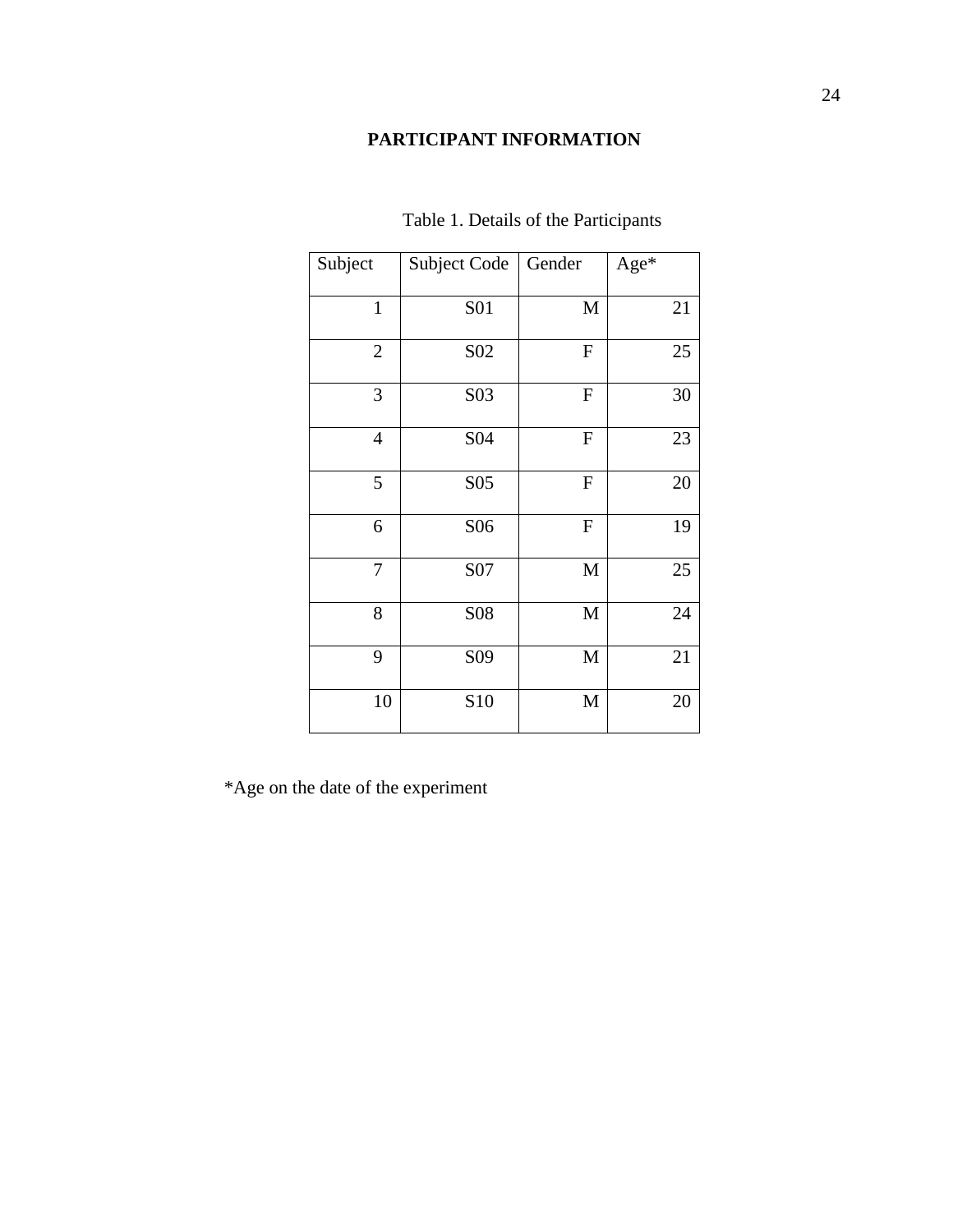**APPENDIX B**

**SUMMARY OF STATISTICAL ANALYSIS**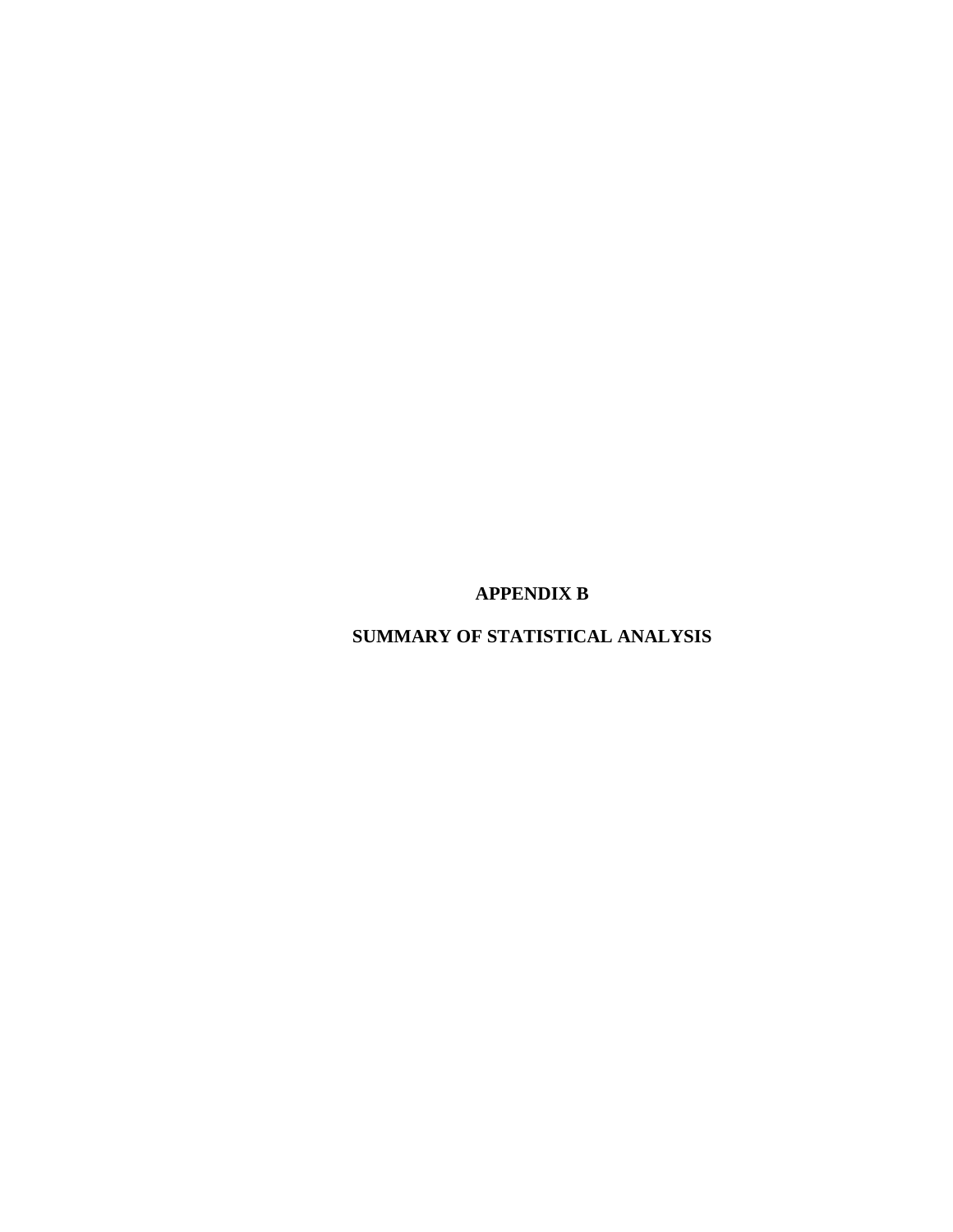# **SUMMARY OF STATISTICAL ANALYSIS**

# Table 2. Data Summary from SPSS ANOVA

|                     |                                     |                   |                   |         | 95% Confidence |                 |
|---------------------|-------------------------------------|-------------------|-------------------|---------|----------------|-----------------|
|                     |                                     | <b>Mean</b>       |                   |         |                | <b>Interval</b> |
| (I)                 | $\mathbf{J}$                        | <b>Difference</b> |                   |         | Lower          | <b>Upper</b>    |
| <b>Condition</b>    | <b>Condition</b>                    | $(I-J)$           | <b>Std. Error</b> | Sig.    | <b>Bound</b>   | <b>Bound</b>    |
|                     | Dependent Variable: SD <sub>x</sub> |                   |                   |         |                |                 |
| <b>NC</b>           | PC                                  | 1.7279*           | .3204             | $.000*$ | .9642          | 2.4915          |
|                     | <b>VC</b>                           | 1.4842*           | .3204             | $.000*$ | .7205          | 2.2478          |
| PC                  | <b>NC</b>                           | $-1.7279*$        | .3204             | $.000*$ | $-2.4915$      | $-0.9642$       |
|                     | <b>VC</b>                           | $-.2437$          | .3204             | .728    | $-1.0073$      | .5200           |
| <b>VC</b>           | <b>NC</b>                           | $-1.4842*$        | .3204             | $.000*$ | $-2.2478$      | $-.7205$        |
|                     | PC                                  | . 2437            | .3204             | .728    | $-.5200$       | 1.007           |
| Dependent Variable: | SDy                                 |                   |                   |         |                |                 |
| NC                  | PC                                  | 1.7024*           | .6176             | $.019*$ | .2307          | 3.1741          |
|                     | <b>VC</b>                           | 1.5387*           | .6176             | $.038*$ | .0669          | 3.0104          |
| PC                  | N <sub>C</sub>                      | $-1.7024*$        | .6176             | $.019*$ | $-3.1741$      | $-.2307$        |
|                     | VC                                  | $-1637$           | .6176             | .962    | $-1.6354$      | 1.308           |
| VC                  | NC                                  | $-1.5387*$        | .6176             | $.038*$ | $-3.0104$      | $-.0669$        |
|                     | PC                                  | .1637             | .6176             | .962    | $-1.3080$      | 1.6354          |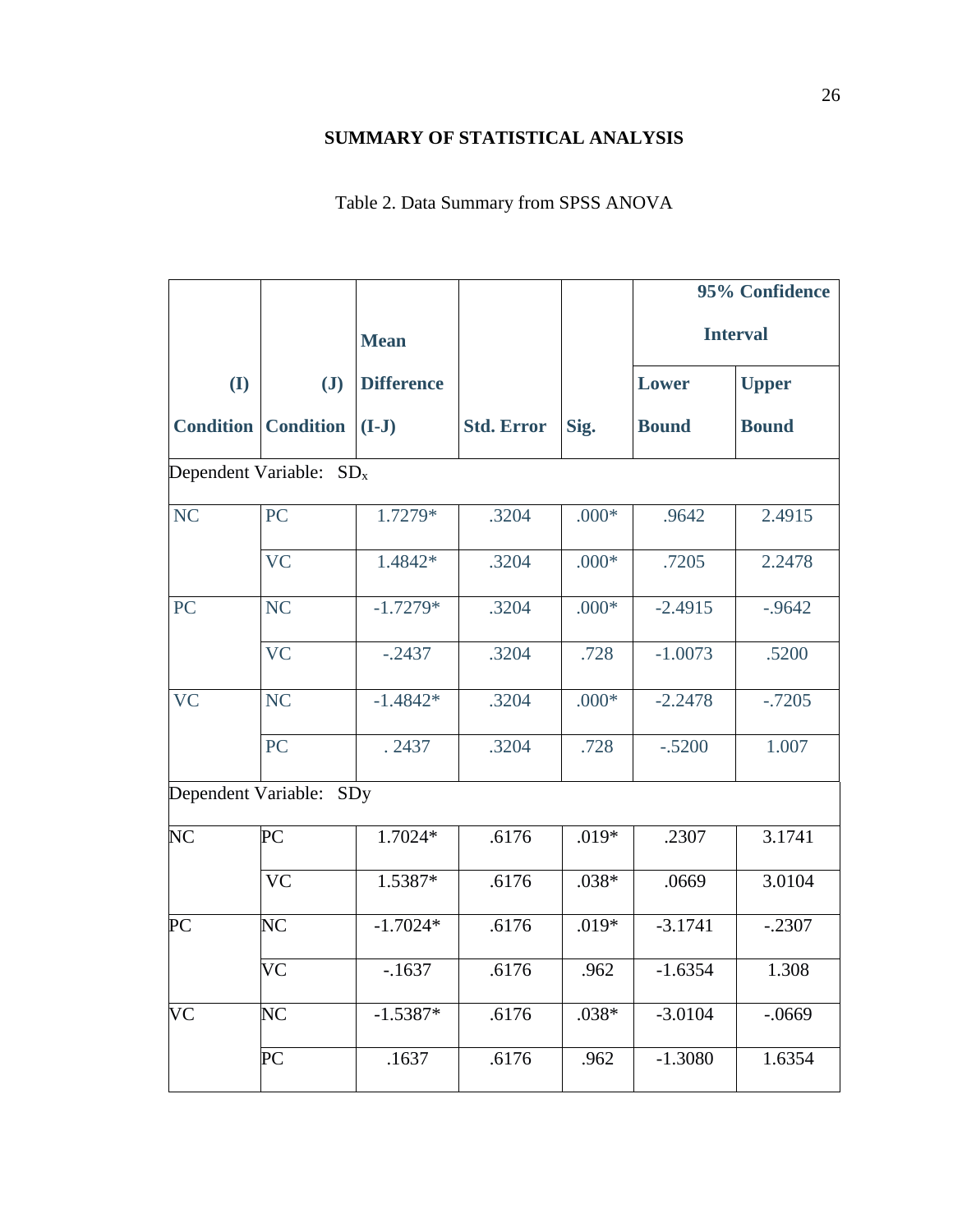|           | Dependent Variable: SDvCoP <sub>x</sub> |             |        |         |            |            |
|-----------|-----------------------------------------|-------------|--------|---------|------------|------------|
| <b>NC</b> | PC                                      | 16.0817*    | 1.5720 | $.000*$ | 12.3353    | 19.8280    |
|           | <b>VC</b>                               | 4.9324*     | 1.5720 | $.006*$ | 1.1860     | 8.6787     |
| PC        | <b>NC</b>                               | $-16.0817*$ | 1.5720 | $.000*$ | $-19.8280$ | $-12.3353$ |
|           | <b>VC</b>                               | $-11.1493*$ | 1.5720 | $.000*$ | $-14.8956$ | $-7.4029$  |
| <b>VC</b> | <b>NC</b>                               | $-4.9324*$  | 1.5720 | $.006*$ | $-8.6787$  | $-1.1860$  |
|           | PC                                      | 11.1493*    | 1.5720 | $.000*$ | 7.4029     | 14.8956    |
|           | Dependent Variable: SDvCoP <sub>v</sub> |             |        |         |            |            |
| <b>NC</b> | <b>PC</b>                               | 19.4847*    | 2.0475 | $.000*$ | 14.6051    | 24.3642    |
|           | <b>VC</b>                               | 9.2547*     | 2.0475 | $.000*$ | 4.3752     | 14.1343    |
| PC        | <b>NC</b>                               | $-19.4847*$ | 2.0475 | $.000*$ | $-24.3642$ | $-14.6051$ |
|           | <b>VC</b>                               | $-10.2299*$ | 2.0475 | $.000*$ | $-15.1094$ | $-5.3503$  |
| <b>VC</b> | <b>NC</b>                               | $-9.2547*$  | 2.0475 | $.000*$ | $-14.1343$ | $-4.3752$  |
|           | PC                                      | 10.2299*    | 2.0475 | $.000*$ | 5.3503     | 15.1094    |

(\*) Implies significance.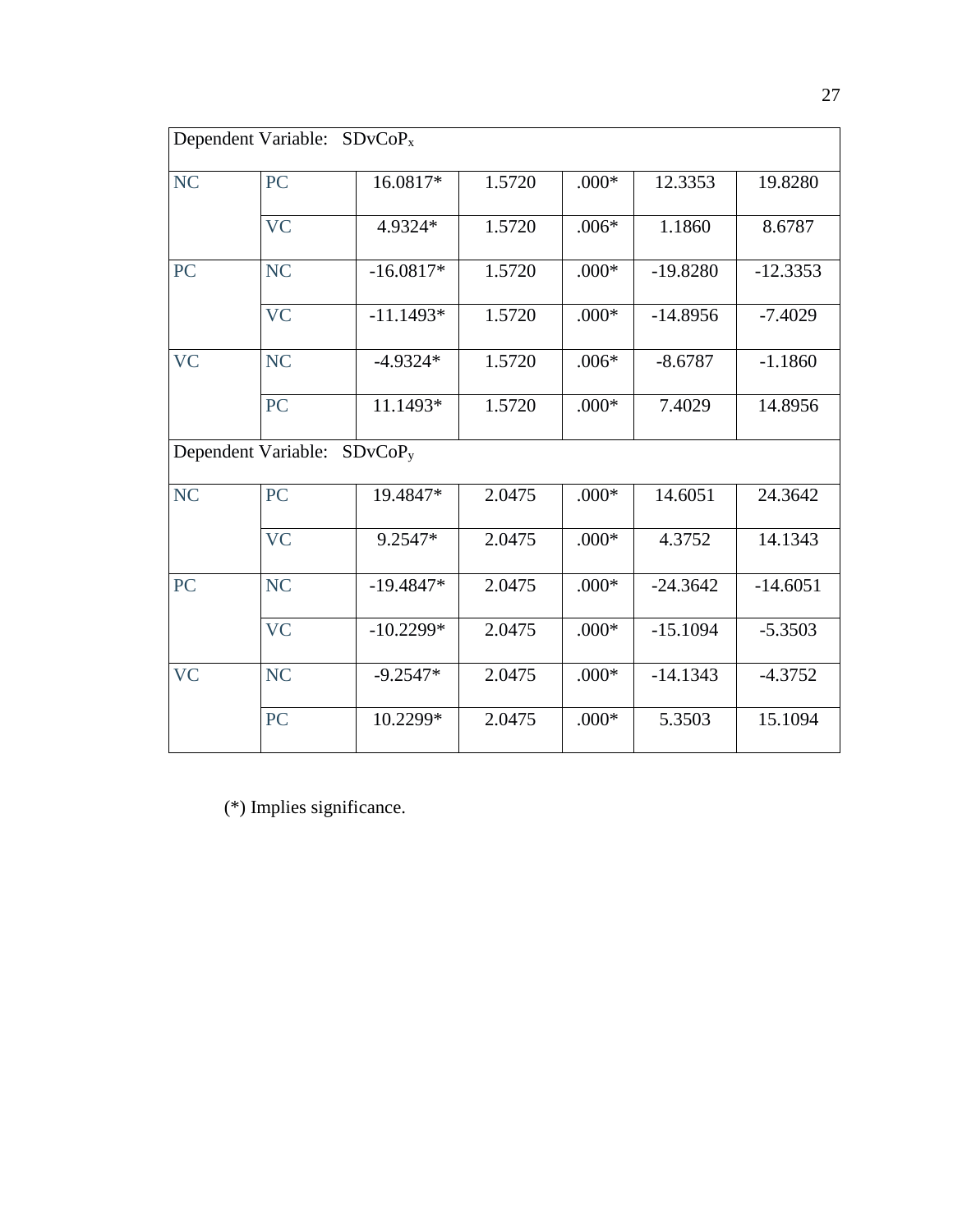**APPENDIX C**

**MATLAB CODE FOR DATA ANALYSIS OF THE FORCE PLATE DATA**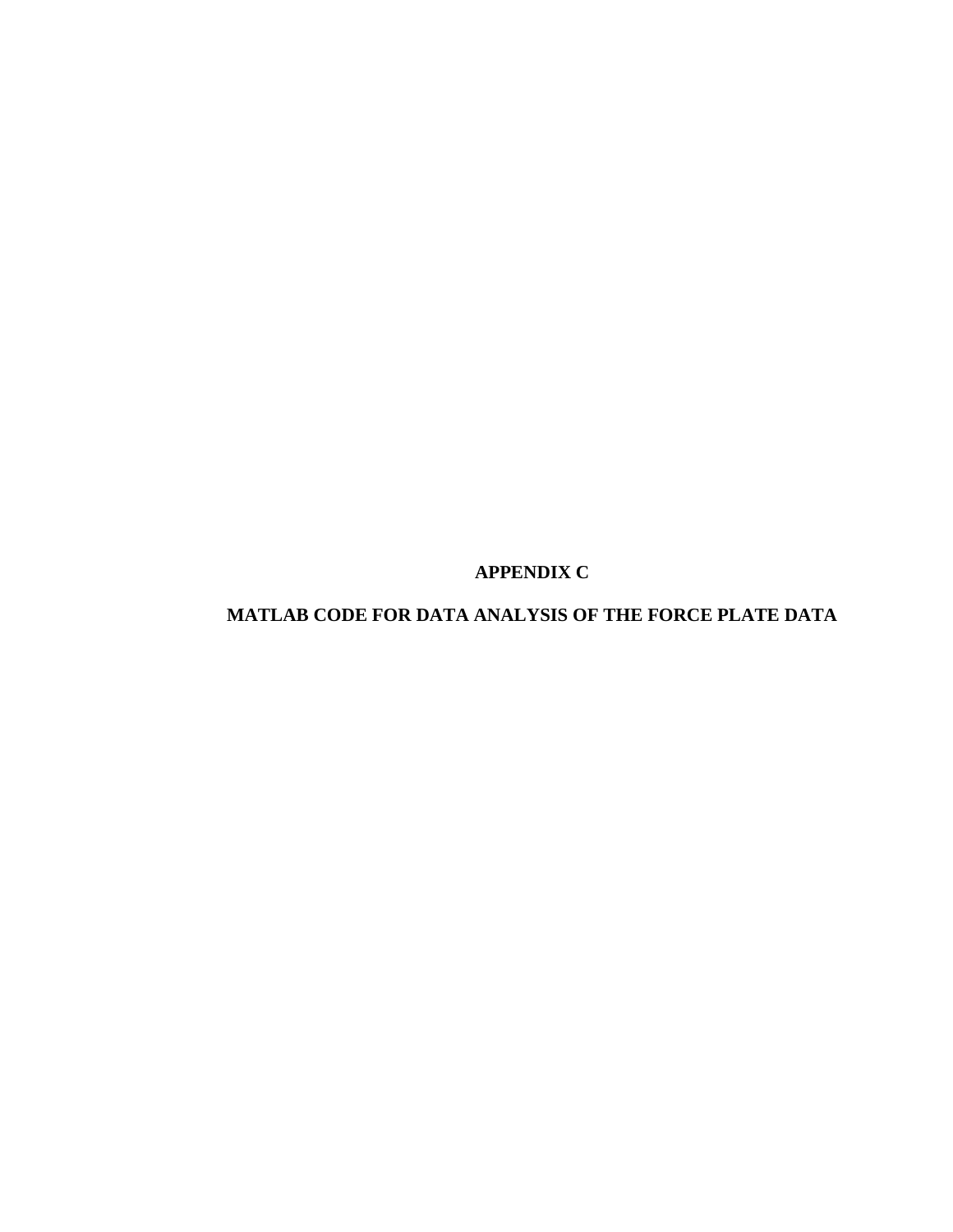#### **MATLAB CODE FOR DATA ANALYSIS OF THE FORCE PLATE DATA**

clear all

A=xlsread(['Trial36.xlsx']);

P=20; % Overall data collection interval time Period (s) %

t=.0238; % thickness of force plate (m) %

Fs=1000; % Sample Frequency %

ti= $(0:1/Fs:(P-(1/Fs)))$ ; % Time variable %

% Unassisted Attempt %

 $Fx = A(1:(P*Fs),1);$ 

 $Fy = A(1:(P*Fs),2);$ 

Fz=A(1:(P\*Fs),3); % Retrieval of information from Excel %

 $Mx=A(1:(P*Fs),4);$ 

 $My=A(1:(P*Fs),5);$ 

 $COPx=(My+(Fx.*t))./Fz*1000; %$  Center of Pressure X (mm) %

COPy= $(Mx-(Fy.*t))$ ./Fz $*1000$ ; % Center of Pressure Y (mm) %

dCOPx=COPx-mean(COPx); % Position of COPx relative to the mean %

dCOPy=COPy-mean(COPy); % Position of COPy relative to the mean %

rCOP=sqrt((dCOPx.^2)+(dCOPy.^2)); % COP Deviation Magnitude %

dCOP=mean(rCOP); % Mean Deviation Magnitude (mm) %

MSAx=mean(abs(dCOPx)); % Mean Sway Amplitude Anterior-Posterior %

MSAy=mean(abs(dCOPy)); % Mean Sway Amplitude Medial-Lateral %

RMSx=rms(dCOPx); % Root Mean Square COPx position %

RMSy=rms(dCOPy); % Root Mean Square COPy position %

SDx=std(dCOPx); % Standard deviation of COPx %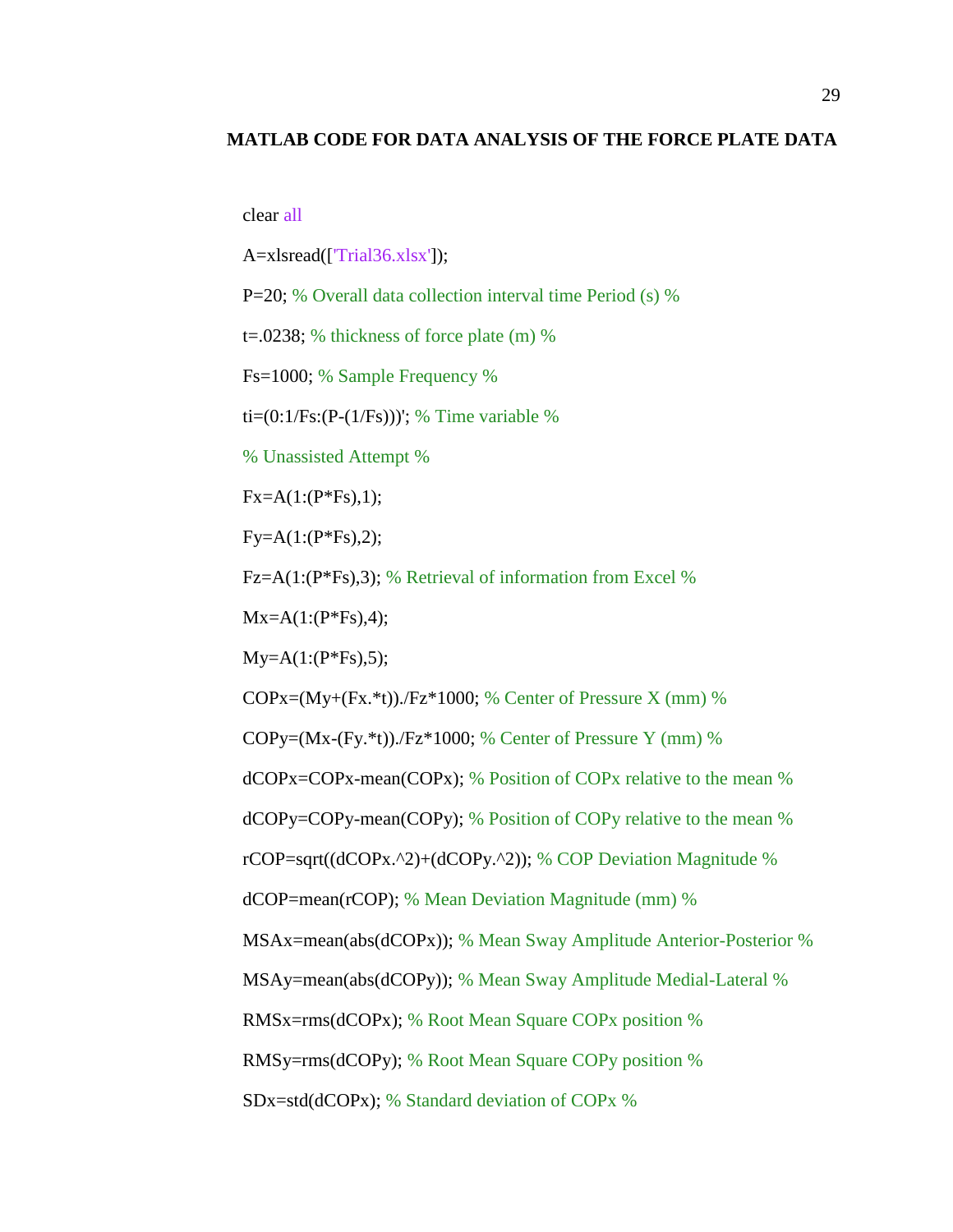SDy=std(dCOPy); % Standard deviation of COPy %

MD=max(rCOP); % Maximum Deviation Magnitude %

MDx=max(dCOPx); % Maximum Deviation Anteroposterior %

MDy=max(dCOPy); % Maximum Deviation Mediolateral %

y=fft(dCOPx)/(P\*Fs); % Fast Fourier Transform of dCOPx %

 $y = abs(y)$ ; % Removal of imaginary or complex numbers %

 $y=2*y(1:1+((P*Fs)/2));$  % Excluding mirrored results %

f\_scale=Fs/2\*linspace(0,1,P\*Fs/2+1)'; % Scaling frequency input to sample frequency %

plot(f\_scale,y),axis('tight'),grid('on'),title('Dominant Frequency')

 $xlim([0,2])$ 

xlabel('Frequency (Hz)')

ylabel('COPx Spectral Density (mm)')

[pks,locs]=findpeaks(y,f\_scale); % x and y locations of peaks in the plot %

if  $\text{locs}(1)$  <.06

pk\_dom=pks(2:end); % Excluding the zero frequency peak %

[v,k]=max(pk\_dom); % Retrieve the index for the tallest peak  $%$ 

if  $locs(k+1)=0.05$ 

f dom=locs( $k+2$ ) % Associate that index with locs to find the dominant frequency %

#### else

f\_dom=locs(k+1) % Since the index k is for the max pk\_dom, which skips the first object of pks, the index for locs must be  $k+1$  %

end

else

 $[v,k] = max(pks);$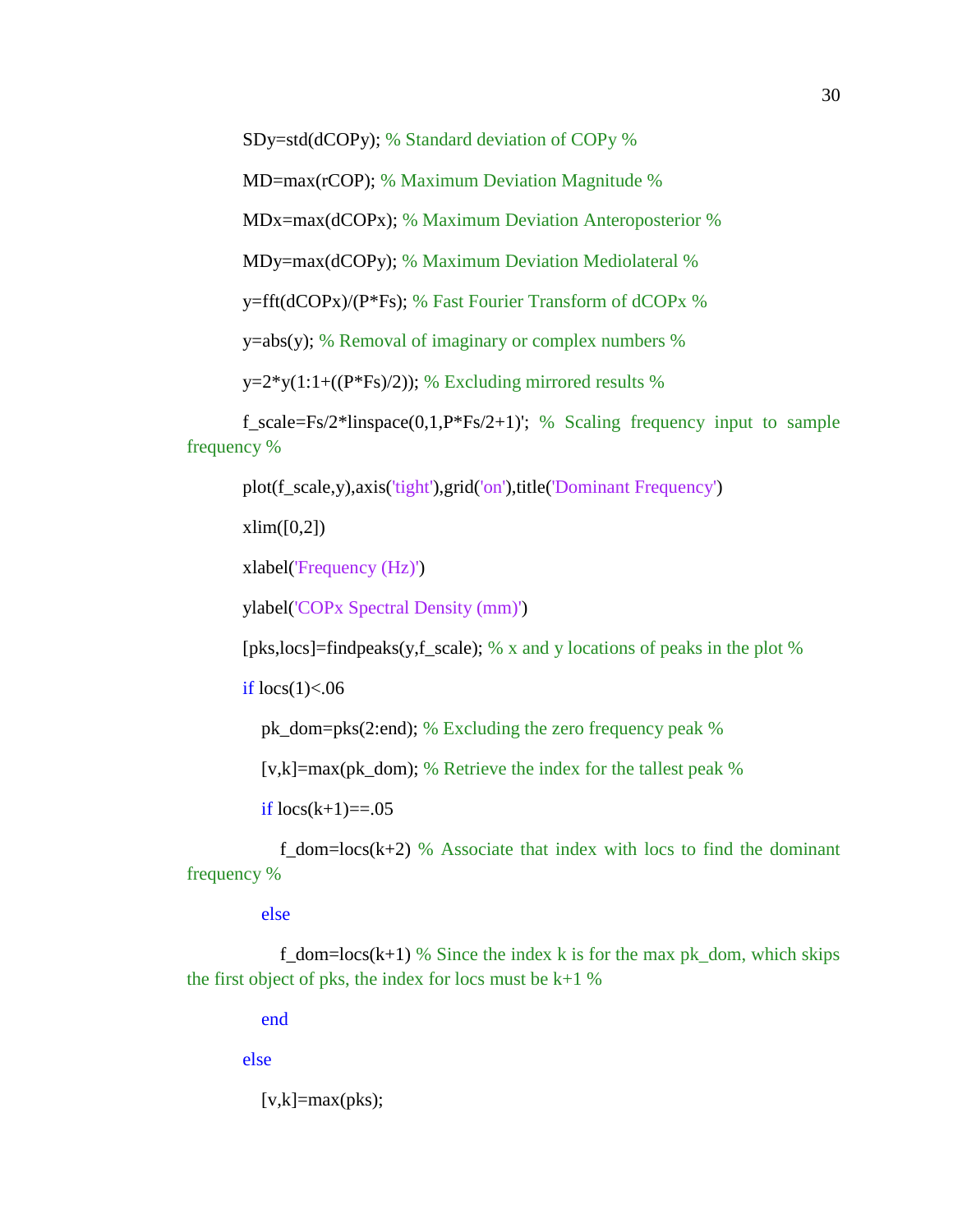$f_dom = \text{locs}(k)$ 

#### end

%%% Velocity of COP for both conditions:

fCOPx=movmean(dCOPx,Fs\*.1); % Filtered COPx %

fCOPy=movmean(dCOPy,Fs\*.1); % Filtered COPy %

%fCOPx2=sgolayfilt(dCOPx2,3,51); % Filtered COPx2 %

%fCOPy2=sgolayfilt(dCOPy2,3,51); % Filtered COPy2 %

vCOPx=diff(fCOPx)\*Fs;

vCOPy=diff(fCOPy)\*Fs;

vCOP=sqrt(vCOPx.^2+vCOPy.^2);

SDvCOP=std(vCOP);

SDvCOPx=std(vCOPx);

SDvCOPy=std(vCOPy);

%%% Plotting and Data Export %%%

plot(fCOPx,fCOPy)

title('COP')

xlabel('COPx (mm)')

ylabel('COPy (mm)')

 $%plot(it, rCOP, 'k.--')$ 

%hold on

%plot(ti,rCOP2,'rs--')

%title('rCOP Assisted vs Unassisted')

%xlabel('Time (s)')

%ylabel('rCOP (m)')

%legend('Unassisted','Assisted')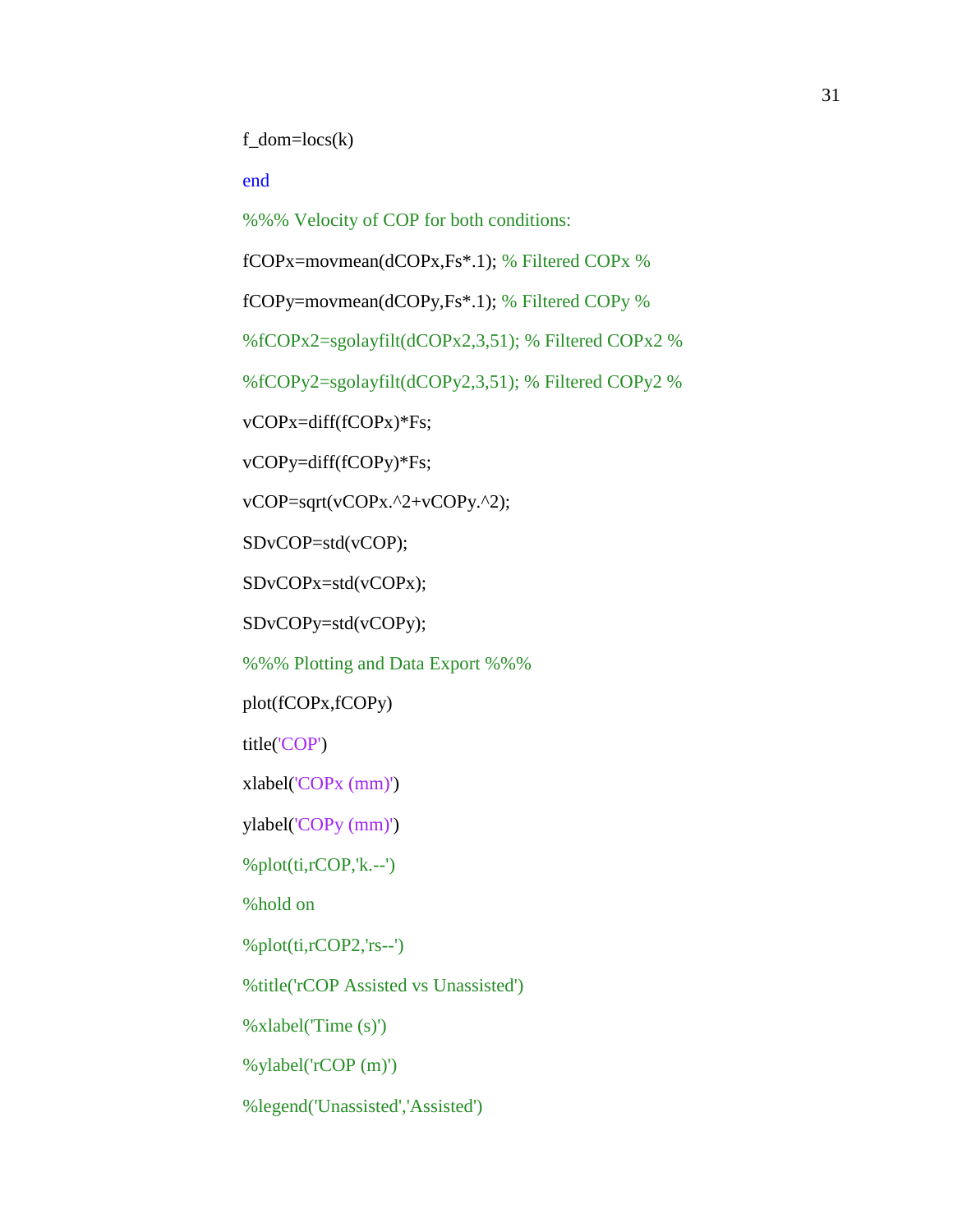### %hold off

load=[dCOP,MSAx,MSAy,RMSx,RMSy,SDx,SDy,MD,MDx,MDy,mean(abs( vCOP)),mean(abs(vCOPx)),mean(abs(vCOPy)),f\_dom,SDvCOPx,SDvCOPy] % Defines the Data Exported %

filename='Data Analysis - 15Nov.xlsx';

xlswrite(filename,load,3,'C15:R15');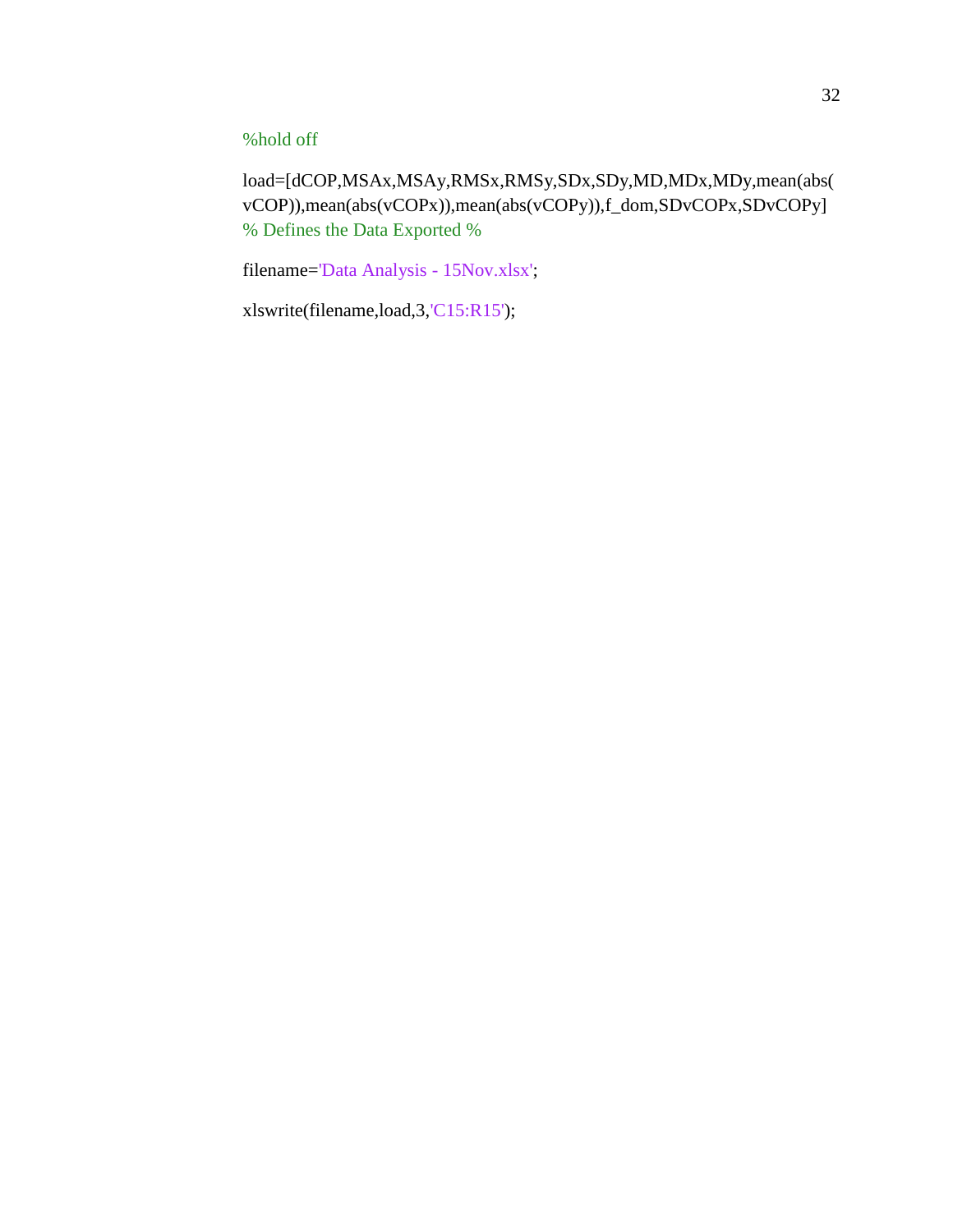**APPENDIX D**

**ARDUINO CODE FOR GLOVE OPERATION**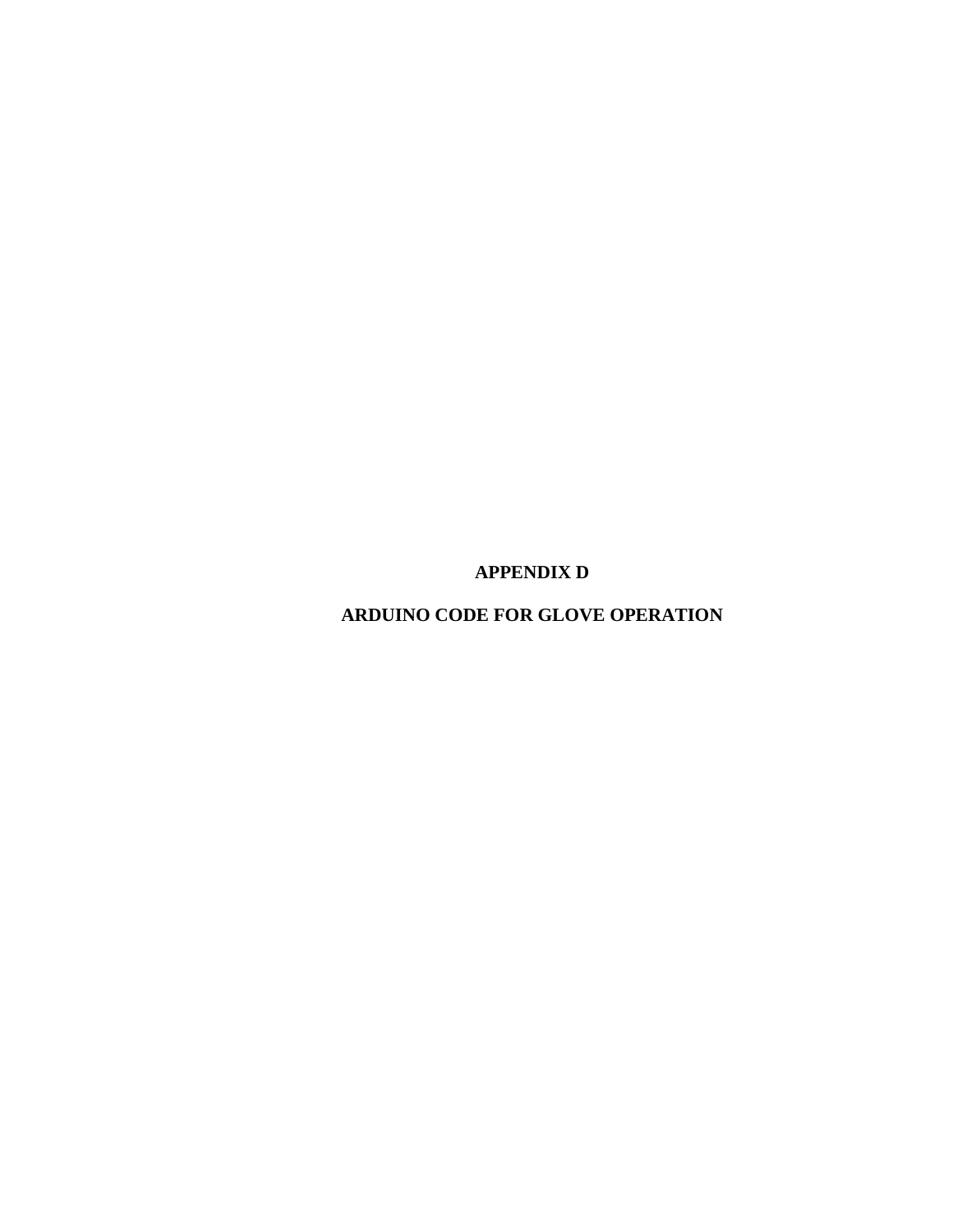#### **ARDUINO CODE FOR GLOVE OPERATION**

uint16\_t fingers\_val = 0;

uint $8_t$  i = 0;

uint8\_t finger\_sensors $[3] = \{A2, A1, A0\};$ 

uint16\_t sensor\_vals[3] =  $\{0\}$ ;

uint8\_t vibe\_pins[4] =  $\{5, 9, 3, 6\}$ ;

unsigned long on\_start  $= 0$ ;

unsigned long on\_time  $= 0$ ;

#define trigPin1 10 // was originally 8

#define echoPin1 11 // was originally 9

#define trigPin2 12 // was originally 10

#define echoPin2 13 // was originally 11

long duration;

float distance, UltraSensor1, UltraSensor2, AVGdistance;

char data;

String SerialData="";

float pastDistance  $= 0$ ;

int MeasurementsToAverage = 2;

void setup() { Serial.begin(9600);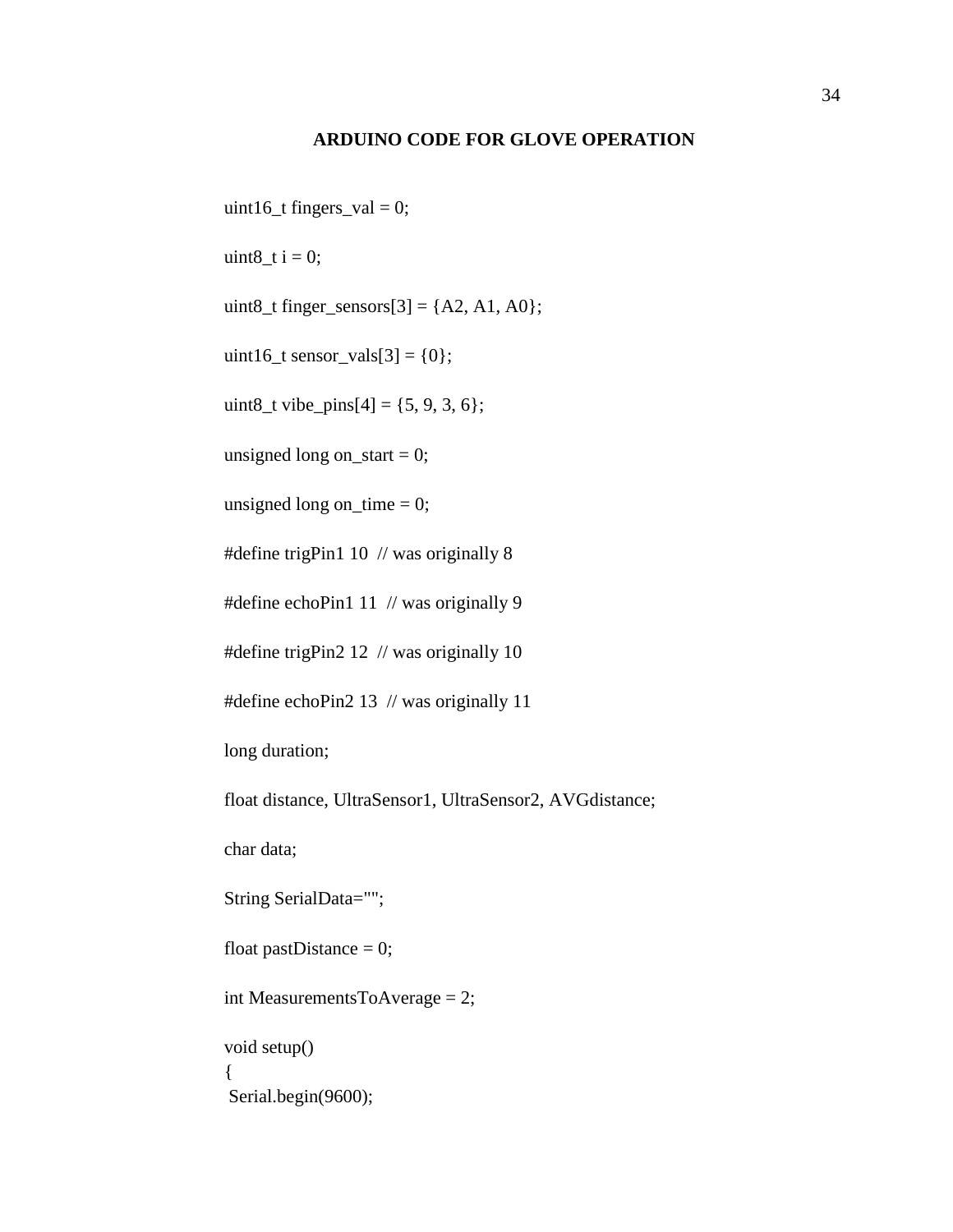```
for(uint8_t i = 0; i < 4; i++)
  {
   pinMode(vibe_pins[i], OUTPUT);
  }
// pinMode(trigPin1, OUTPUT);
// pinMode(echoPin1, INPUT); 
  pinMode(trigPin2, OUTPUT);
  pinMode(echoPin2, INPUT);
}
```

```
void loop()
```
{

fingers\_val = analogRead(finger\_sensors[0]) + analogRead(finger\_sensors[1]) + analogRead(finger\_sensors[2]);

```
if(fingers_val < 350)
 {
  UltraSensor2 = SonarSensor(trigPin2, echoPin2);
  distance = UltraSensor2;
 if(distance < 2)
  {
   distance = pastDistance;
   AVGdistance = pastDistance;
  }
  else
  {
  AVGdistance = (999*pastDistance + distance)/1000; pastDistance = distance;
  }
  Serial.print("Distance measured by the Ultrasonic sensor: "
```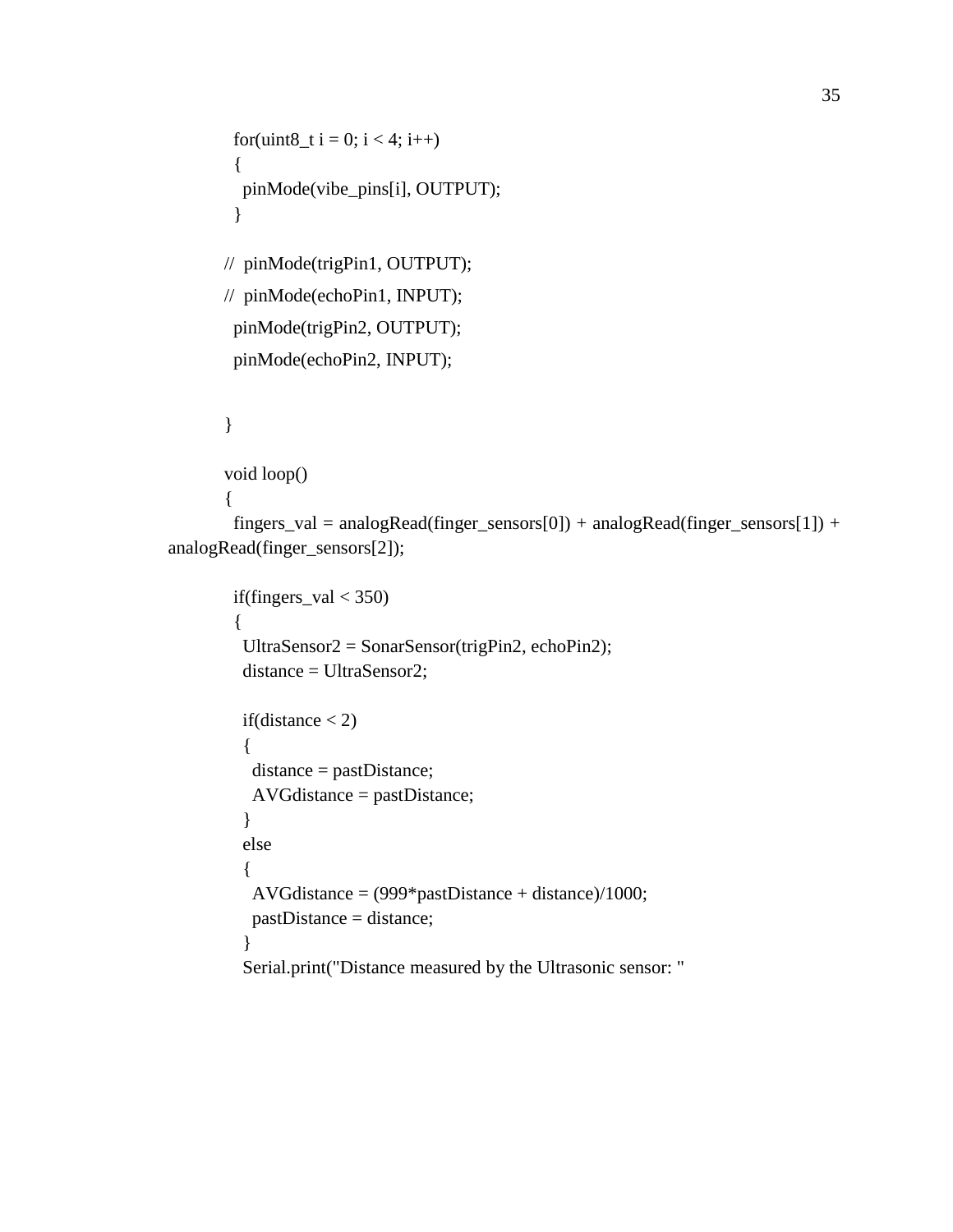```
 Serial.print(AVGdistance);
     Serial.println(" cm");
   if (AVGdistance < cane_length && AVGdistance > (cane_length-3))
   {
   for(i = 0; i < 4; i++) analogWrite(vibe_pins[i], 0);
   }
   else 
   {
   for(i = 0; i < 4; i++)
    analogWrite(vibe_pins[i], 55);
   }
  }
  else
  {
  for(i = 0; i < 4; i++)
   analogWrite(vibe_pins[i], 0);
  }
  return;
}
float SonarSensor(int trigPinSensor,int echoPinSensor)
{
 digitalWrite(trigPinSensor, LOW);
  delayMicroseconds(2);
  digitalWrite(trigPinSensor, HIGH);
  delayMicroseconds(10);
  digitalWrite(trigPinSensor, LOW);
  duration = pulseIn(echoPinSensor, HIGH);
  return (duration/2) / 29.1;
}
```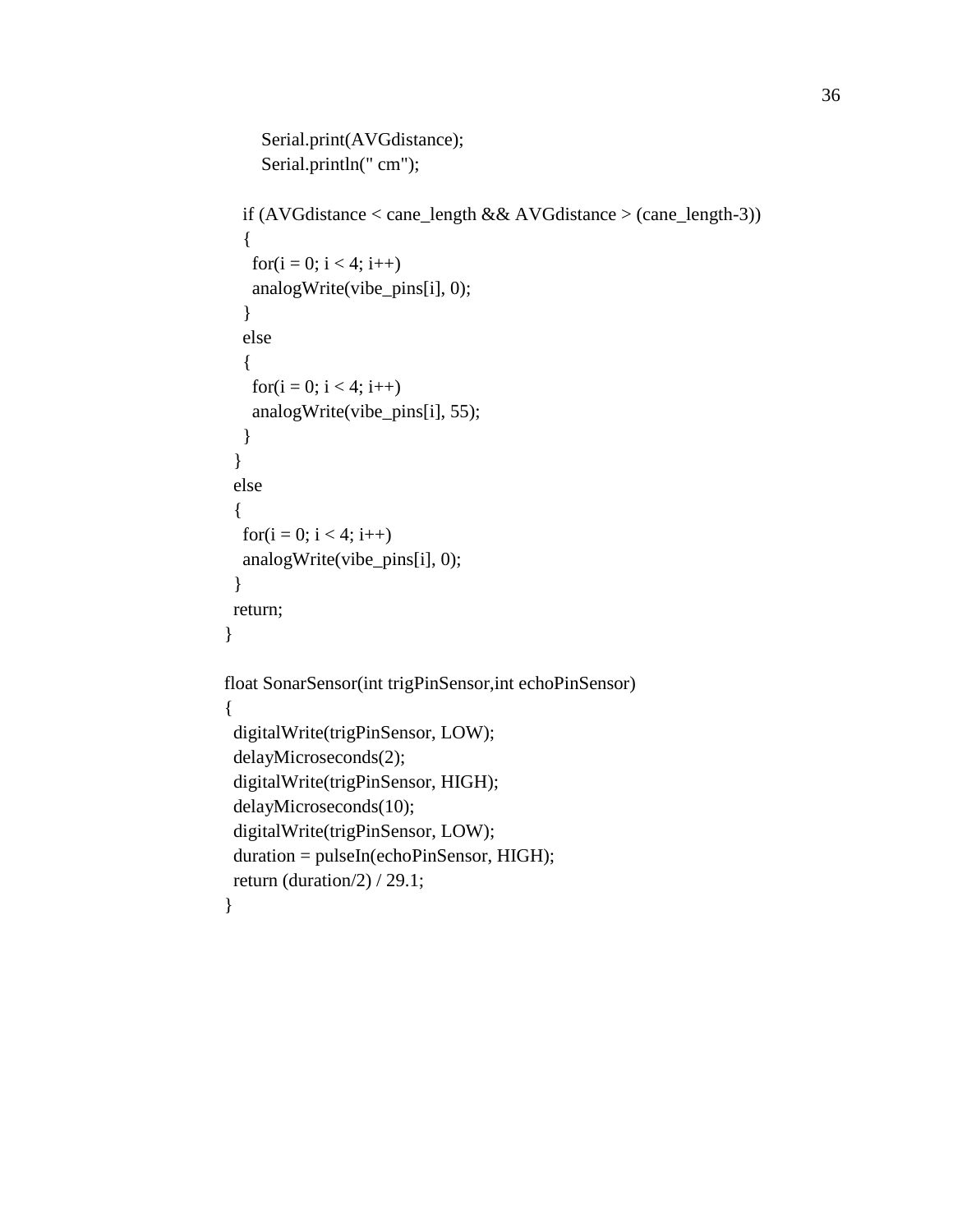#### **BIBLIOGRAPHY**

- [1] Fact Sheet, "Falls," http://www.who.int/mediacentre/factsheets/fs344/en/, World Health Organization (WHO), January 2018.
- [2] Blake AJ, Morgan K, Bendall MJ, Dallosso H, Ebrahim SBJ, Arie THD, Fentem PH, Bassey EJ. Falls by Elderly People at Home: Prevalence and Associated Factors. Age Ageing. 1988;17: 365-372.
- [3] Niino N, Tsuzuku S, Ando F, Shimokata H. Frequencies and circumstances of falls in the National Institute for Longevity Sciences, Longitudinal Study of Aging (NILS-LSA). J Epidemiol. 2000;10: S90-4.
- [4] Tinetti ME, Doucette J, Claus E, Marottoli R. Risk Factors for Serious Injury During Falls by Older Persons in the Community. J Am Geriatr Soc. 1995;43: 1214- 1221.
- [5] Stevens JA, Corso PS, Finkelstein EA, Miller TR. The costs of fatal and non-fatal falls among older adults. Inj Prev. 2006;12: 290-295.
- [6] Kochanek KD, Murphy SL, Xu J, Tejada-Vera B. Deaths: Final Data for 2014. Natl Vital Stat Rep. 2016;65: 1-122.
- [7] Jeka JJ, Lackner JR. Fingertip contact influences human postural control. Exp Brain Res. 1994;100: 495-502.
- [8] Bonfim TR, Grossi DB, Paccola CAJ, Barela JA. Additional sensory information reduces body sway of individuals with anterior cruciate ligament injury. Neurosci Lett. 2008;441: 257-260.
- [9] Baccini M, Rinaldi LA, Federighi G, Vannucchi L, Paci M, Masotti G. Effectiveness of fingertip light contact in reducing postural sway in older people. Age Ageing. 2007;36: 30-35.
- [10] Verite F, Bachta W, Morel G. Closed loop kinesthetic feedback for postural control rehabilitation. IEEE Trans Haptics. 2014;7: 150-160.
- [11] Shima K, Shimatani K, Sugie A, Kurita Y, Kohno R, Tsuji T. Virtual light touch contact: A novel concept for mitigation of body sway. 2013  $7<sup>th</sup>$  International Symposium on Medical Information and Communication Technology (ISMICT). 2013. Doi:10.1109/ismict.2013.6521710.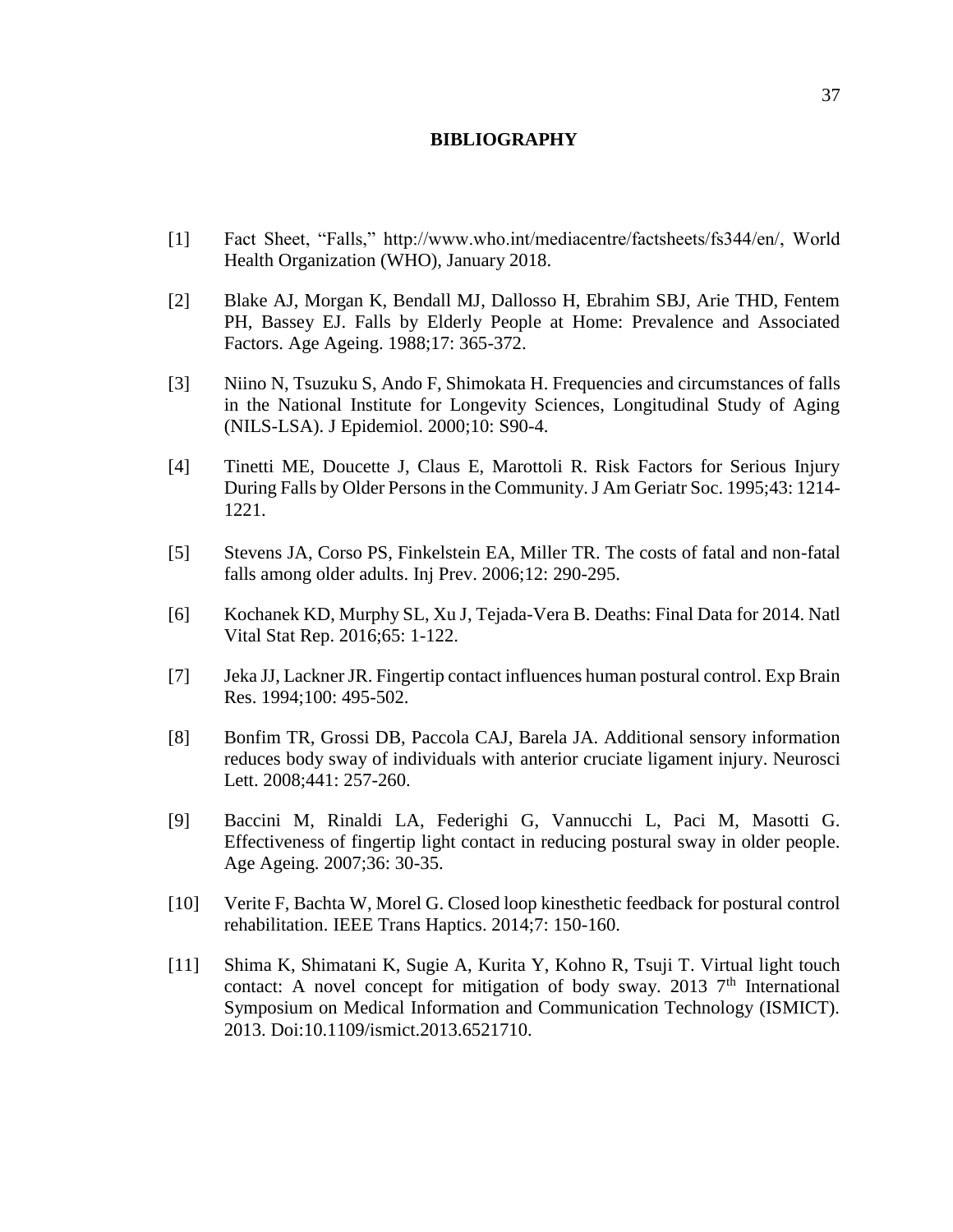- [12] Riley MA, Stroffregen TA, Grocki MJ, Turvey MT. Postural stabilization for the control of touching. Hum Mov Sci. 1999;18: 795-817.
- [13] Boonsinsukh R, Panichareon L, Phansuwan-Pujito P. Light touch cue through a cane improves pelvic stability during walking in stroke. Arch Phys Med Rehabil. 2009;90: 919-926.
- [14] Cunha BP, Alouche SR, Araujo IMG, Freitas SMSF. Individuals with post-stroke hemiparesis are able to use additional sensory information to reduce postural sway. Neurosci Lett. 2012;513: 6-11.
- [15] Dickstein R, Shupert CL, Horak FB. Fingertip touch improves postural stability in patients with peripheral neuropathy. Gait posture. 2001;14: 238-247.
- [16] Franzen E, Paquette C, Gurfinkel V, Horak F. Light and Heavy Touch Reduces Postural Sway and Modifies Axial Tone in Parkinson's Disease. Neurorehabil Neural Repair. 2012;26: 1007-1014.
- [17] Beek PJ, Daffertshofer A. Effects of handrail hold and light touch on energetics, step parameters, and neuromuscular activity during walking after stroke. IJmker et al. Journal of NeuroEngineering and Rehabilitation (2015) 12:70.
- [18] Jeka JJ. Light Touch Contact as a Balance Aid. Phys Ther. 1997;77: 476-487.
- [19] Holden M, Ventura J, Lackner JR. Stabilization of posture by precision contact of the index finger. J Vestib Res. 1994;4: 285-301.
- [20] Novak P, Novak V. Effect of step-synchronized vibration stimulation of soles on gait in Parkinson's disease: a pilot study. J Neuroeng Rehabil. 2006;3: 9.
- [21] Ma CZ-H, Wan AH-P, Wong DW-C, Zheng Y-P, Lee WC-C. A Vibrotactile and Plantar Force Measurement-Based Biofeedback System: Paving the Way towards Wearable Balance-Improving Devices. Sensors. 2015;15: 31709-31722.
- [22] Vuillerme N, Cuisinier R. Head position-based electrotactile tongue biofeedback affects postural responses to Achilles tendon vibration in humans. Exp Brain Res. 2008;186: 503-508.
- [23] Lackner JR, Rabin E, DiZio P. Stabilization of posture by precision touch of the index finger with rigid and flexible filaments. Exp Brain Res. 2001;139: 454-464.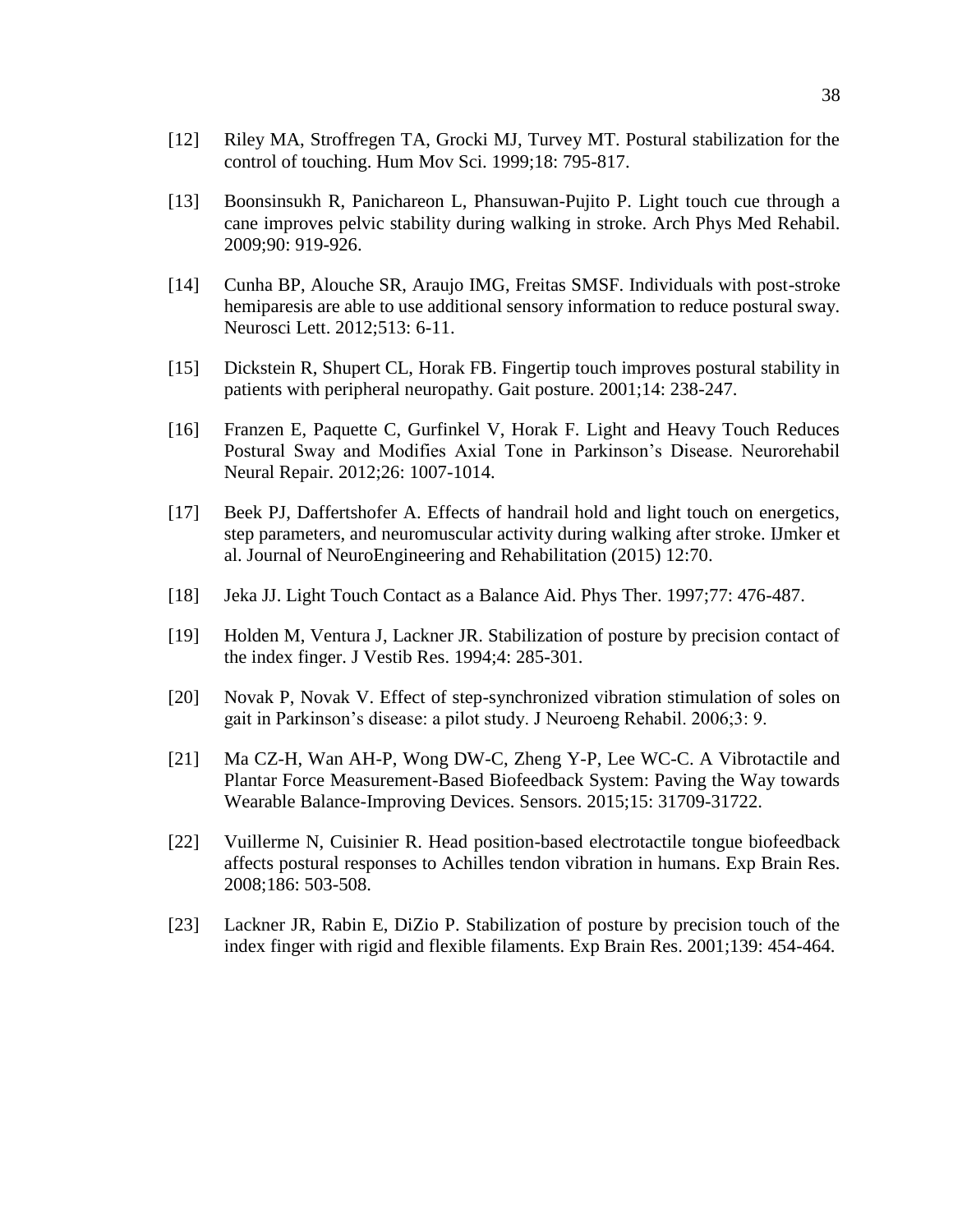- [25] Saini A. (2018). Investigation of the Information Provided by Light Touch for Balance Improvement in Humans. Retrieved from ProQuest Database. (Accession No. 10789240).
- [26] Culhane K. M, O'Connor M, Lyons D, Lyons G. M. Accelerometers in rehabilitation medicine for older adults. Age and Ageing 2005;34: 556-560.
- [27] Kavanagh J. J, Barrett R. S, Morrison S. Upper body accelerations during walking in healthy young and elderly men. Gait and Posture 20 (2004) 291-298.
- [28] Zijlstra W, Hof L. Assessment of spatio-temporal gait parameters from trunk accelerations during human walking. Gait and Posture 18 (2003) 1-10.
- [29] Menz H.B, Lord S. R, Fitzpatrick R. C. Acceleration patterns of the head and pelvis when walking on level and irregular surfaces. Gait and Posture 18 (2003) 35-46.
- [30] Boonsinsukh R, Panichareon L. Clinical Identification for the Use of Light Touch Cues with a Cane in Gait Rehabilitation Poststroke. Top Stroke Rehabil 2011;18: 633-642.
- [31] Shimada H, Obuchi S, Kamide N, Shiba Y, Okamoto M, Kakurai S. Relationship with Dynamic Balance Function During Standing and Walking. Am J Phys Med Rehabil. 2003;82: 511-516.
- [32] Kang HG, Dingwell JB. A direct comparison of local dynamic stability during unperturbed standing and walking. Exp Brain Res. 2006;172: 35-48.
- [33] Dickstein R, Laufer Y. Light touch and center of mass stability during treadmill locomotion. Gait Posture. 2004;20: 41-47.